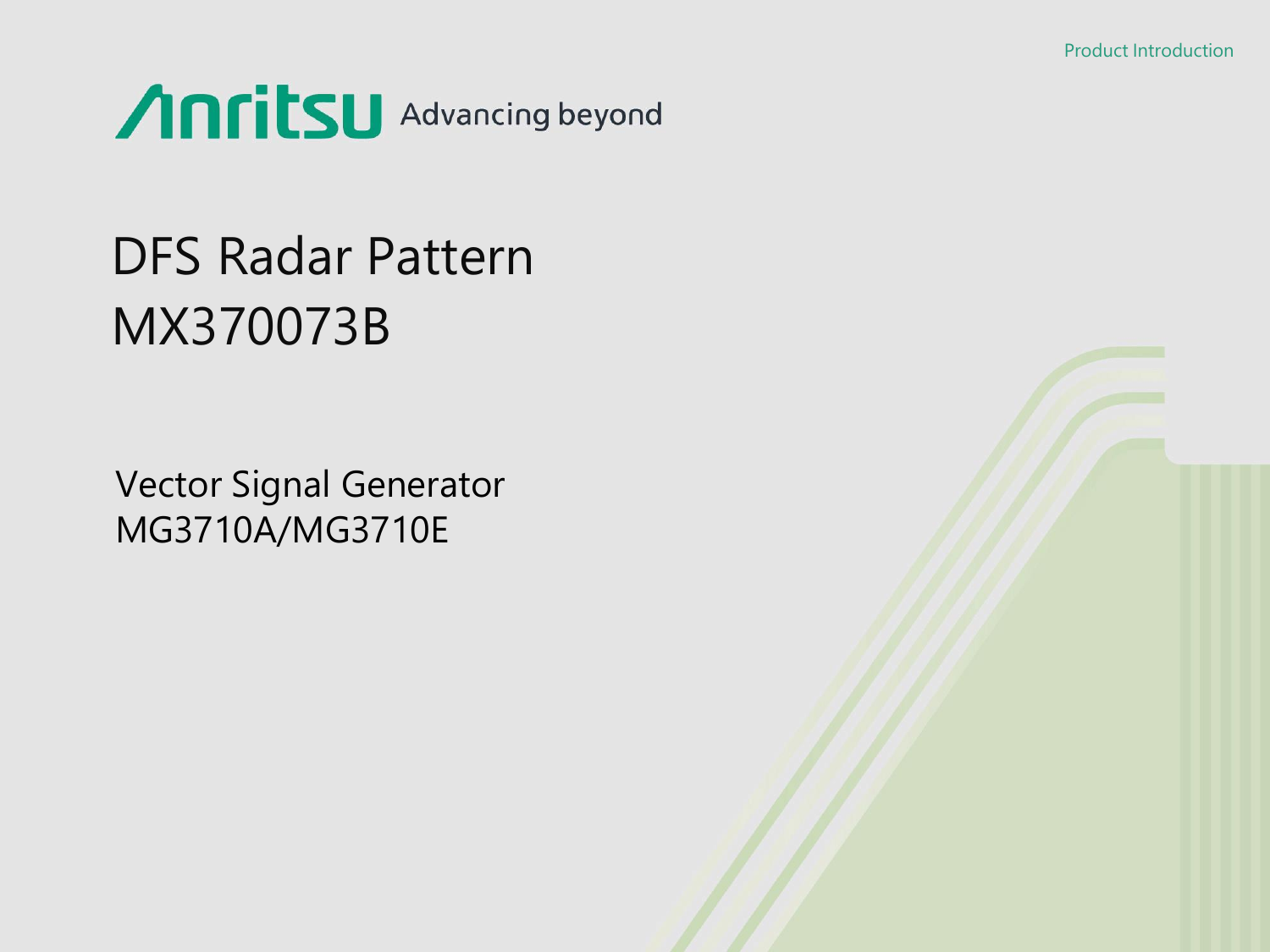### **DFS Radar Pattern MX370073B**



Installing the DFS Radar Pattern MX370073B option in the Vector Signal Generator MG3710A/MG3710E supports output of FCC 06-96 (Released: June 30, 2006), FCC 13-22 (Released: February 20, 2013) and Japan MIC (Reference: TELEC-T403 (V14.0) DFS test signals. Output of complex combinations of pulse, chirp and hopping signals required to support the DFS tests is made easy just by selecting combination files supplied with the MX370073B.



- ✓ *Supports both FCC and Japan MIC Standards.*
- One MG3710A/MG3710E supports pulse, chirp and hopping signals.
- ✓ *External PC not required. Simply selecting prepared waveform pattern outputs various signals using MG3710A/MG3710E built-in Sequence function.*
- ✓ *Offers 5.3-GHz band waveform patterns adopted by Japan MIC standard in July 2019*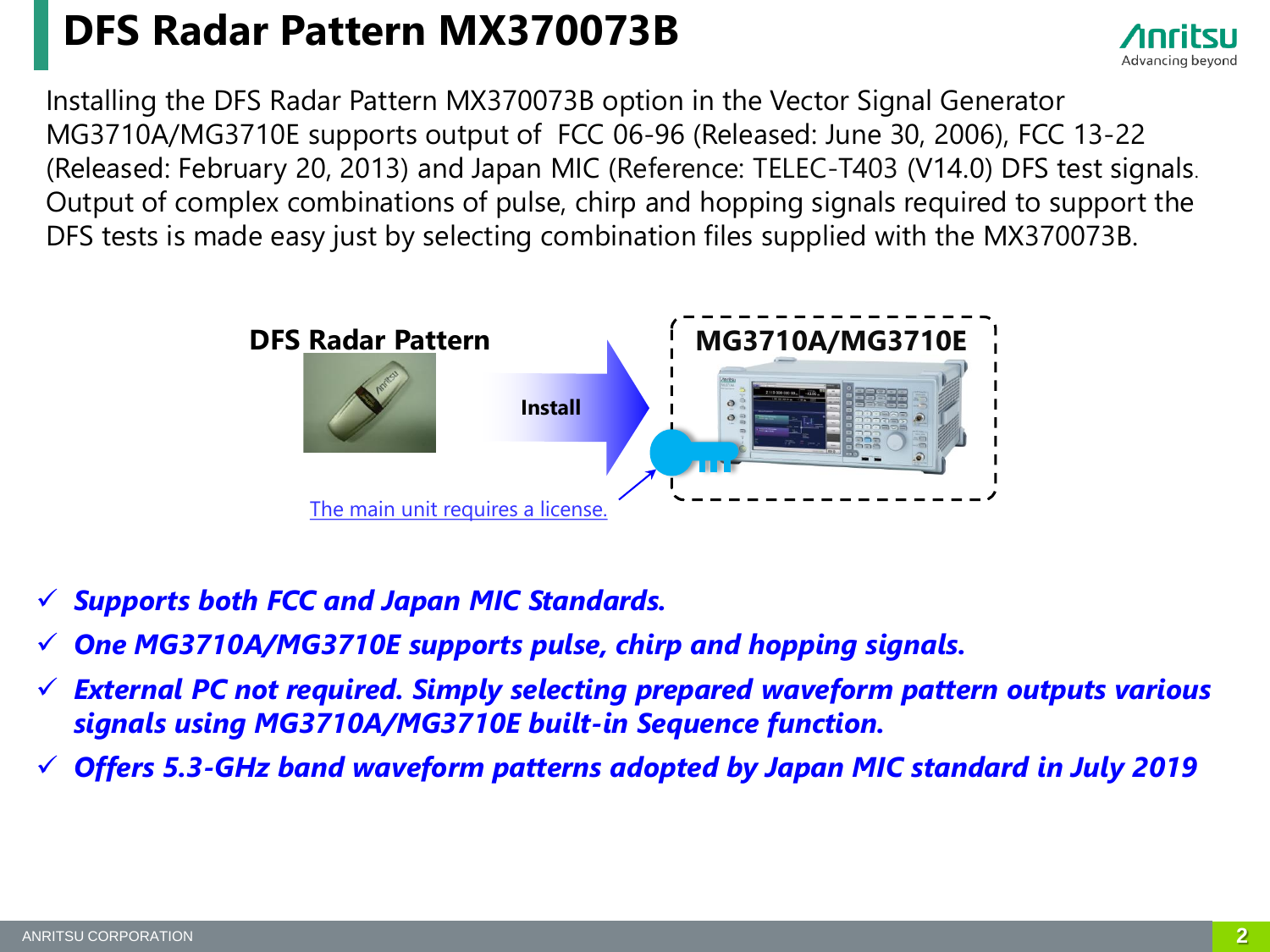### **DFS Test Setup (Example)**



**One MG3710A/MG3710E supports pulse, chirp and hopping signals.** ◆ *PC not required.*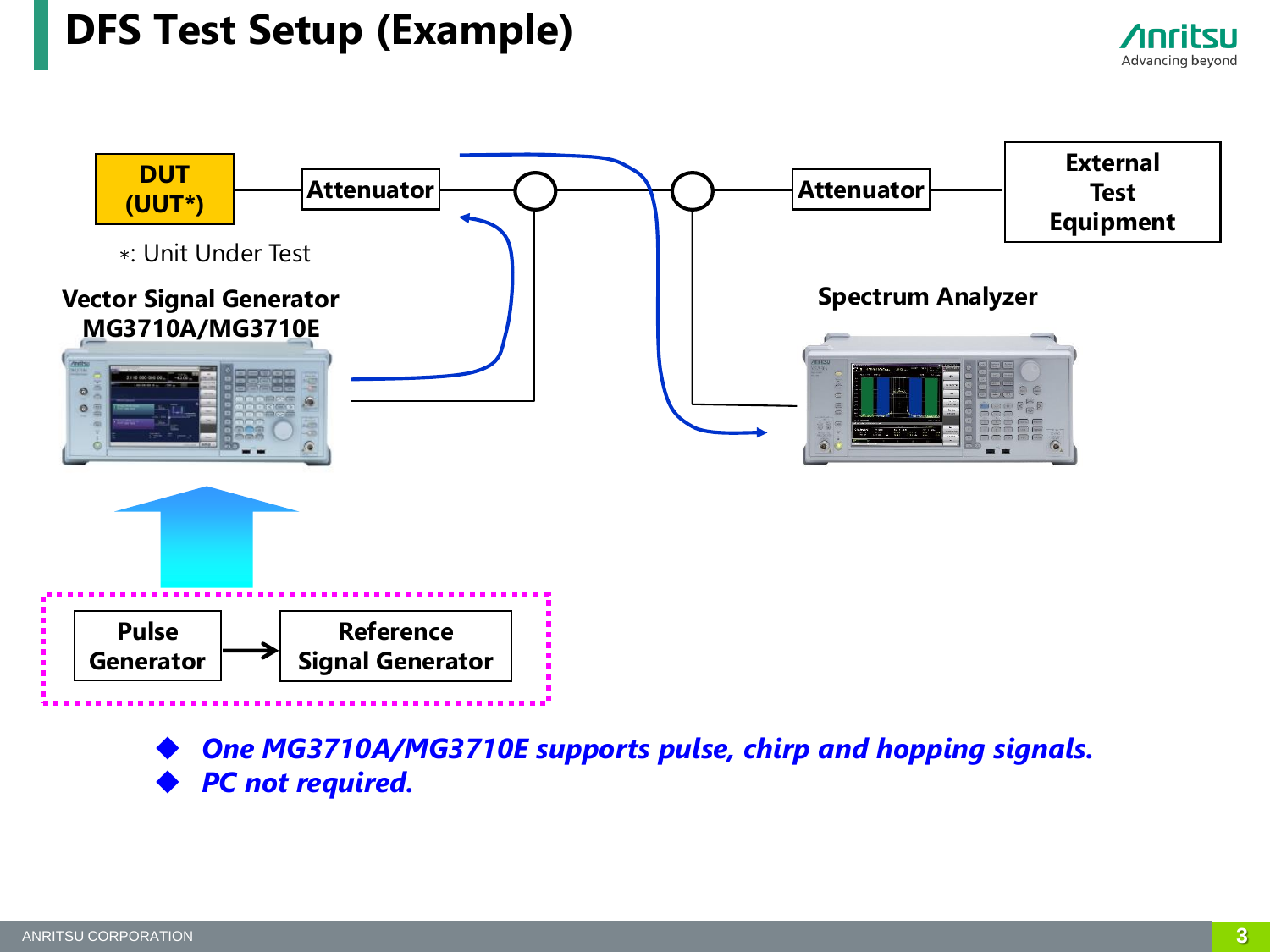### **Difference between MX370073A and MX370073B**



#### ✓: Supported

| Model                       |                | <b>Vector Signal Generator</b>   | <b>Note</b>                      |                                                                                                                                                                              |
|-----------------------------|----------------|----------------------------------|----------------------------------|------------------------------------------------------------------------------------------------------------------------------------------------------------------------------|
|                             | <b>MG3710E</b> | <b>MG3710A</b><br>(discontinued) | <b>MG3700A</b><br>(discontinued) |                                                                                                                                                                              |
|                             |                |                                  |                                  |                                                                                                                                                                              |
| MX370073A<br>(discontinued) |                | ✓                                |                                  | Does not include 5.3-GHz band<br>$\bullet$<br>waveform patterns adopted by<br>Japan MIC standard in July 2019                                                                |
| MX370073B                   |                |                                  |                                  | Includes all waveform patterns<br>$\bullet$<br>offered by MX370073A<br>Includes 5.3-GHz band waveform<br>$\bullet$<br>patterns adopted by Japan MIC<br>standard in July 2019 |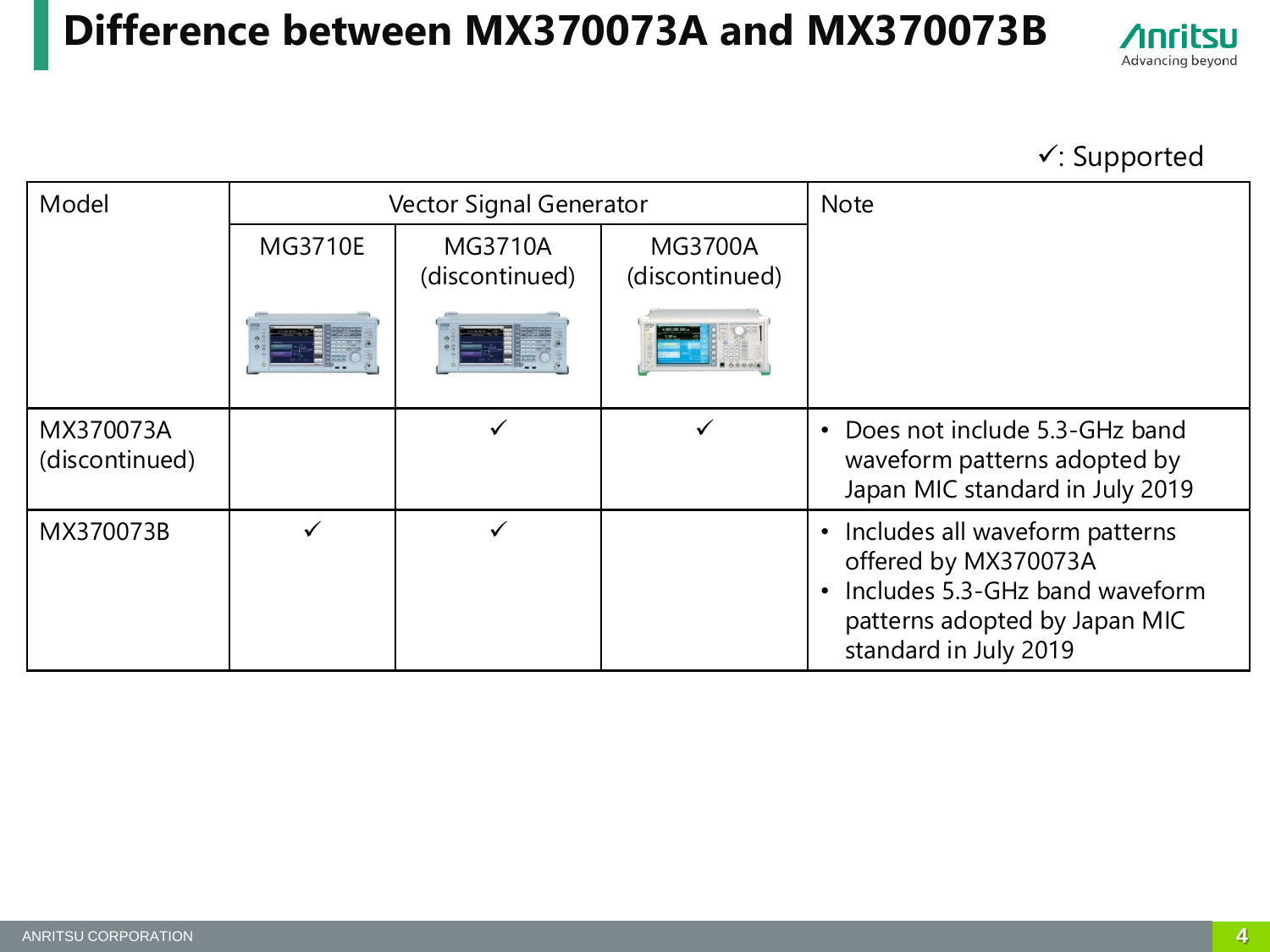### **Sequence Function and Combination File**



#### **Sequence Function**

This standard function switches and outputs multiple waveform patterns continuously.

Standards-compliant test signals can be created by combining complex patterns of pulse, chirp, hopping, and null signal waveforms.

Clicking "Sequence Restart" on the right starts output of the DFS test signal according to the standards.

### **Combination File:**

Users can output pulse, chirp and hopping signals for DFS tests easily just by selecting a combination file with this sequence information.

Sequence function: [Mode] > (Page2) [F7: Sequence Mode]

| SG <sub>2</sub><br>Frequency<br>SG1 | MG3710A Vector Signal Generator<br>ARB | <b>PLAY</b><br>5.300 000 000 00 GHz        |          | <b>Amplitude</b><br>$-10.00$ <sub>dBm</sub>             | Mod RF                       | <b>Sequence Mode</b><br>斥<br><b>Next Pattern</b>  |
|-------------------------------------|----------------------------------------|--------------------------------------------|----------|---------------------------------------------------------|------------------------------|---------------------------------------------------|
|                                     |                                        | 1,000 000 000 00 $_{\rm GHz}$              |          | $-144.00$ dBm<br>$\odot$                                | Mod RF<br>$\odot$            | Sequence Restart                                  |
|                                     | <b>Sequence Progress</b>               |                                            |          |                                                         |                              | Play Mode<br>Manual<br>Auto<br><b>Repeat Mode</b> |
| Index                               | Package Name                           | Pattern Name                               | Repeat   | <b>Frequency Offset</b>                                 | Level                        |                                                   |
| <sub>3</sub>                        | <b>DFS Pattern</b>                     | Burst-3ms                                  | 35       | 0 H <sub>z</sub>                                        | 0.00 dB                      | <b>Continuous Single</b>                          |
| 4                                   | DFS behhvou4                           | Freq +2M                                   | 1        | $0$ Hz                                                  | $0.00$ dB                    |                                                   |
| 5                                   | <b>DFS Pattern</b>                     | Burst-3ms                                  | 24       | 0 Hz                                                    | $0.00$ dB                    |                                                   |
| 6                                   | DFS behhvou4                           | Frea +7M                                   | 1        | 0 H <sub>z</sub>                                        | $0.00$ dB                    | Pattern Trigger                                   |
| 7                                   | <b>DFS Pattern</b>                     | Burst-3ms                                  | 6        | 0 Hz                                                    | $0.00$ dB                    |                                                   |
| 8                                   | DFS behhvou4                           | Frea +1M                                   | 1        | 0 Hz                                                    | $0.00$ dB                    |                                                   |
| 9                                   | <b>DFS Pattern</b>                     | Burst-3ms                                  | 12       | $0$ Hz                                                  | $0.00$ dB                    |                                                   |
| 10                                  | DFS behhvou4                           | Freq -8M                                   | 1        | $0$ Hz                                                  | $0.00$ dB                    |                                                   |
| 11                                  | DFS_Pattern                            | Burst-3ms                                  | 13       | $0$ Hz                                                  | $0.00$ dB                    |                                                   |
| 12                                  | <b>DFS Pattern</b>                     | Burst-100ms                                | 97       | $0$ Hz                                                  | $0.00$ dB                    |                                                   |
| 17<br>$\blacktriangleleft$          | DEC D.A.L.                             |                                            | $\Omega$ | 0.11                                                    | $0.00 - 10$<br>▶             |                                                   |
| Total: 13<br>ARB<br>On<br>Sea.(A)   |                                        | <b>Power Meter</b><br>$A:$ Off<br>$B:$ Off |          | <b>BER</b><br><b>Stop</b><br>$0.000E + 000$<br>$\Omega$ | 0 <sub>x</sub><br>$\sqrt{0}$ |                                                   |
|                                     |                                        |                                            |          |                                                         | 3/10/2012 12:05:50           | $\mathbf{r}$                                      |
|                                     |                                        |                                            |          | <b>Sequence Function Display</b>                        |                              |                                                   |

*Switches and outputs multiple waveform patterns continuously.*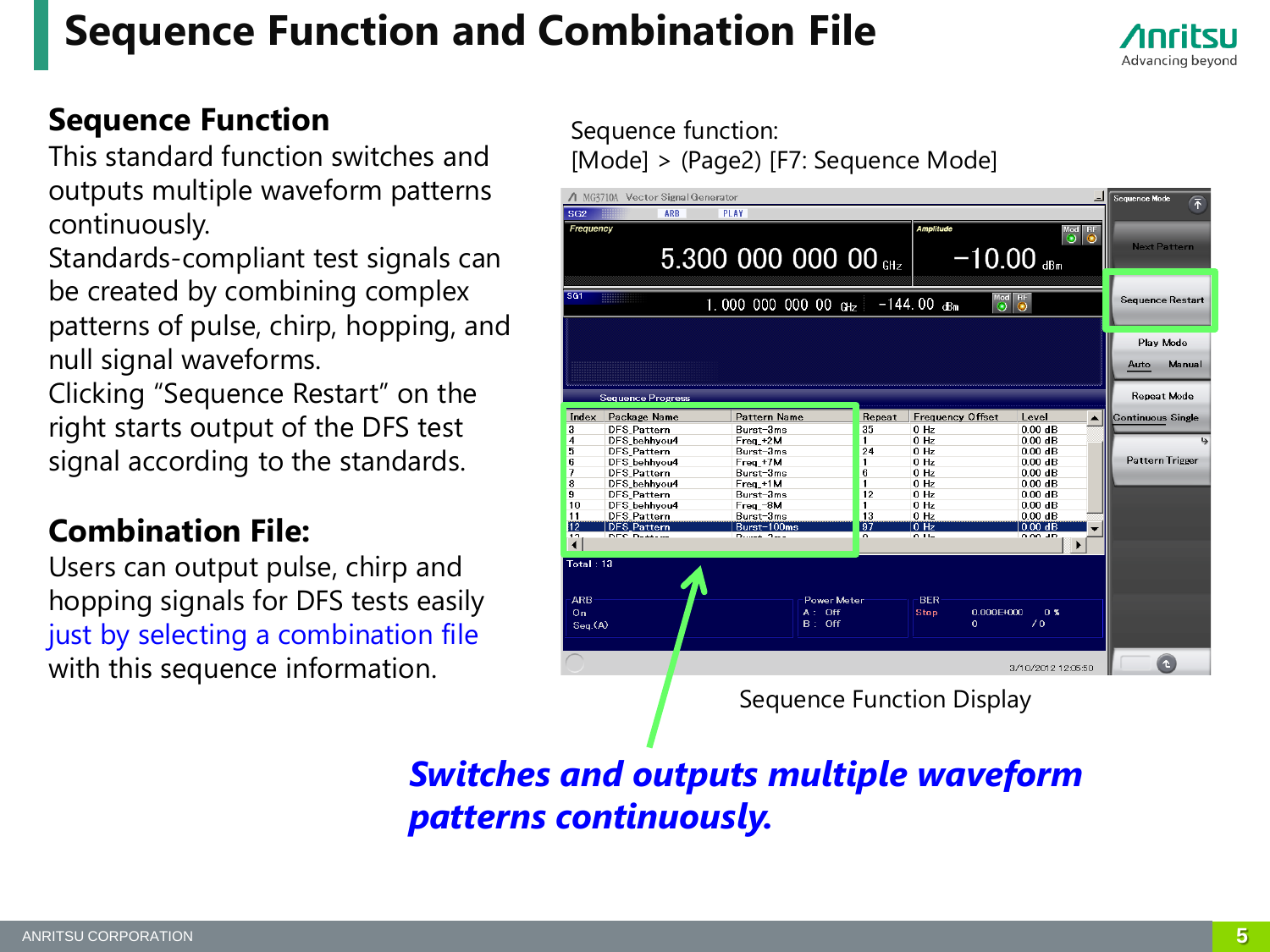### DFS Radar Pattern List (MX370073B)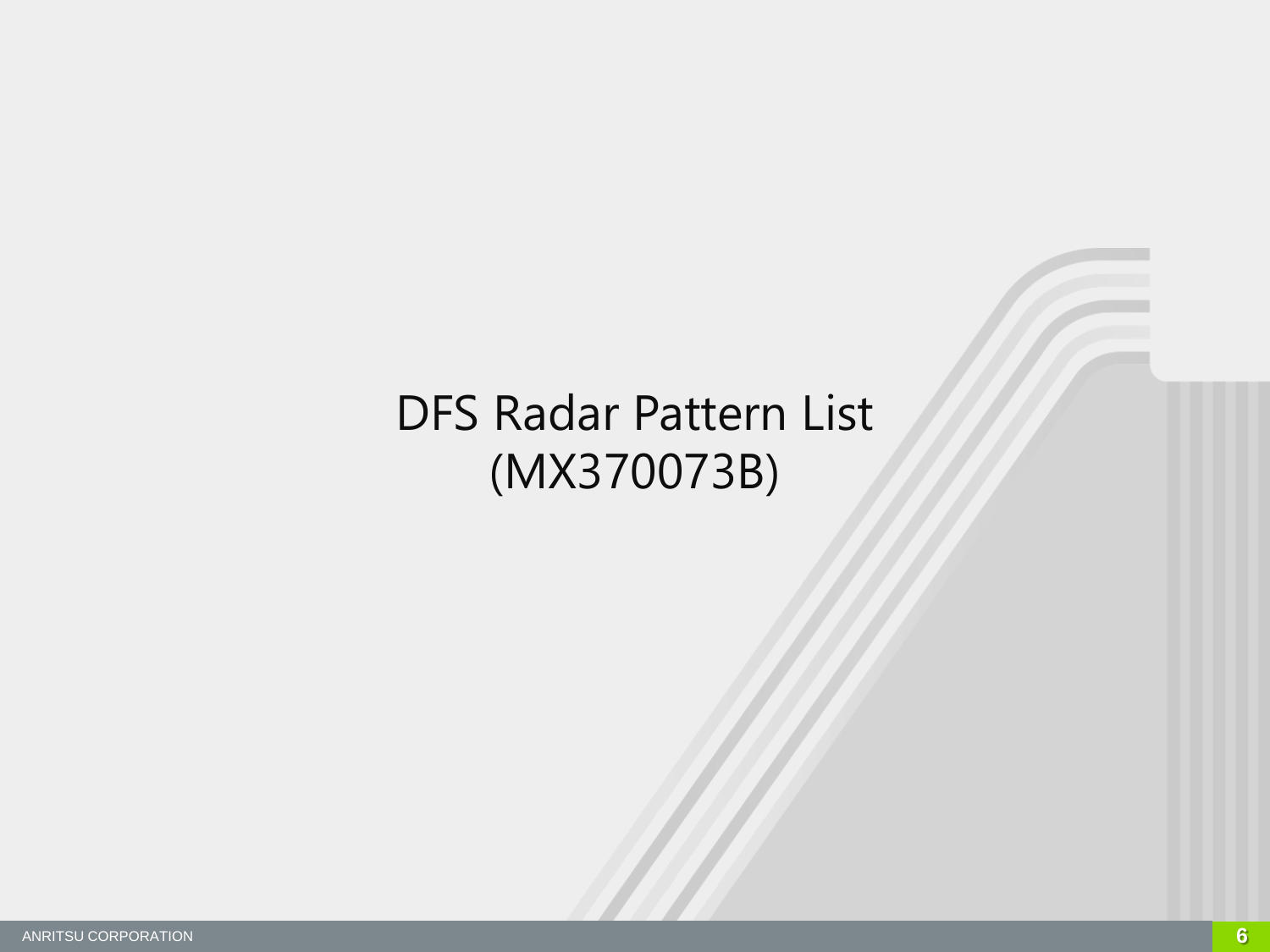### **DFS Radar Pattern List (MX370073B)**



Simple output just by selecting combination file.

Supports 40 variable signal types - 20 times each for main test and retest. Selecting in order supports tests with random conditions

#### **For FCC Standard**

| Test No.                      |                      | Package          | <b>Combination File Name</b>                     | <b>Note</b>                                                                 | File Size<br>[MB]      |
|-------------------------------|----------------------|------------------|--------------------------------------------------|-----------------------------------------------------------------------------|------------------------|
|                               | Type 0               | RadarType0       | ShortPulse0                                      | Fixed Pulse Radar Signals: 1 pattern.                                       |                        |
| Short<br>Pulse<br>Radar       | Type 1               |                  | Test A:<br>ShortPulse1A-01 to<br>ShortPulse1A-23 | Variable Pulse Radar Signals:<br>23 patterns each.                          | 830<br>(All MX370073B) |
|                               |                      | RadarType1       | Test B:<br>ShortPulse1B-01 to<br>ShortPulse1B-15 | Variable Pulse Radar Signals:<br>15 patterns each.                          |                        |
|                               | Type 2               | RadarType2       | ShortPulse2-01 to<br>ShortPulse2-40              |                                                                             |                        |
|                               | Type 3               | RadarType3       | ShortPulse3-01 to<br>ShortPulse3-40              | Variable Pulse Radar Signals:<br>40 patterns each.                          |                        |
|                               | Type 4               | RadarType4       | ShortPulse4-01 to<br>ShortPulse4-40              |                                                                             |                        |
| Long<br>Pulse<br>Radar        | Type 5<br>RadarType5 |                  | LongPulse-01 to<br>LongPulse-40                  | Variable Chirp Radar Signals:<br>40 patterns each.                          |                        |
| Frequency<br>Hopping<br>Radar |                      | RadarType6_20M   | Hopping_20M-01 to<br>Hopping_20M-40              | Frequency Hopping Radar Signals:<br>40 patterns each. For 20 MHz/ch         |                        |
|                               |                      | RadarType6_40M   | Hopping_40M-01 to<br>Hopping_40M-40              | Frequency Hopping Radar Signals:<br>40 patterns each. For 40 MHz/ch         |                        |
|                               | Type 6               | RadarType6_80M   | Hopping_80M-01 to<br>Hopping_80M-40              | Frequency Hopping Radar Signals:<br>40 patterns each. For 80 MHz/ch         |                        |
|                               |                      | RadarType6_160M* | Hopping_160M-01 to<br>Hopping_160M-40            | <b>Frequency Hopping Radar Signals:</b><br>40 patterns each. For 160 MHz/ch |                        |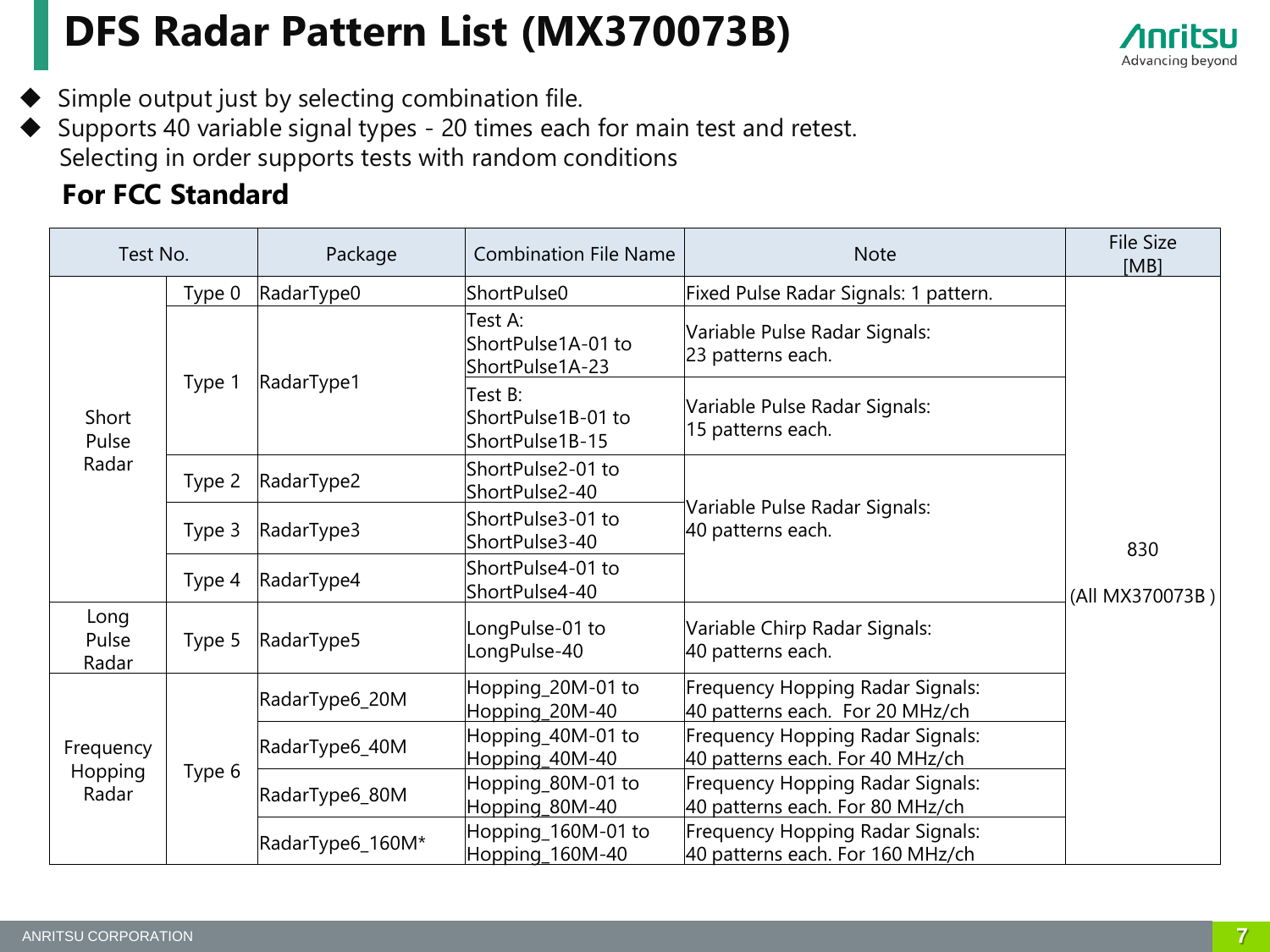### **DFS Radar Pattern List (MX370073B)**



Simple output just by selecting combination file.

◆ Supports 40 variable signal types - 20 times each for main test and retest. Selecting order supports tests with random conditions.

#### **For Japan MIC Standard (Reference: TELEC-T403)**

| Test No.                |                   | Package                           | Combination<br><b>File Name</b>               | <b>Note</b>                       | <b>File Size</b><br>[MB] |
|-------------------------|-------------------|-----------------------------------|-----------------------------------------------|-----------------------------------|--------------------------|
| Appended                | Type 1            | DFS_behhyoudai1gou-1_2            | behhyou_dai1gou-1                             | Fixed Pulse Radar Signals:        |                          |
| Table $1^{\text{*1}}$   | Type 2            |                                   | behhyou_dai1gou-2                             | 1 pattern each                    |                          |
|                         | Type 1            |                                   | CN_V11_variable_W53 to<br>CN_V16_variable_W53 | Radar Radio Waves: 6 patterns     | 830<br>(All MX370073B)   |
|                         | Type 2            |                                   | CN_V21_variable_W53                           | Radar Radio Waves: 1 pattern      |                          |
|                         | Type 3            |                                   | CN_V31_chirp_W53 to<br>CN_V37_chirp_W53       | Radar Radio Waves: 7 patterns     |                          |
| Appended<br>Table $1^2$ | Type 4            | W53_DFS_Radar_Pattern             | CN_V41_chirp_W53 to<br>CN_V46_chirp_W53       | Radar Radio Waves: 6 patterns     |                          |
|                         | Type 5            |                                   | CN_F01_chirp_W53                              |                                   |                          |
|                         | Type 6            |                                   | CN_F02_chirp_W53                              | Radar Radio Waves: 1 pattern each |                          |
|                         | Type 7            |                                   | CN_F03_chirp_W53                              |                                   |                          |
|                         | Type 8            |                                   | CN_F04_chirp_W53                              |                                   |                          |
|                         | Type 1            |                                   | behhyou_dai2gou-1                             | Fixed Pulse Radar Signals:        |                          |
|                         |                   | Type 2   DFS_behhyoudai2gou-1_2_3 | behhyou_dai2gou-2                             | pattern each                      |                          |
|                         | Type <sub>3</sub> |                                   | behhyou_dai2gou-3                             |                                   |                          |
| Appended                |                   | Type 4   DFS_behhyoudai2gou-4     | behhyou2-4-1 to                               |                                   |                          |
| Table 2                 |                   |                                   | behhyou2-4-40                                 |                                   |                          |
|                         |                   | Type 5   DFS_behhyoudai2gou-5     | behhyou2-5-1 to                               | Variable Pulse Radar Signals:     |                          |
|                         |                   |                                   | behhyou2-5-40                                 | 40 patterns each                  |                          |
|                         |                   | Type 6   DFS_behhyoudai2gou-6     | behhyou2-6-1 to                               |                                   |                          |
|                         |                   |                                   | behhyou2-6-40                                 |                                   |                          |

\*1: Uses waveform patterns prior to July 2019 Japan MIC Standard revision

\*2: Uses new waveform patterns adopted by July 2019 Japan MIC Standard revision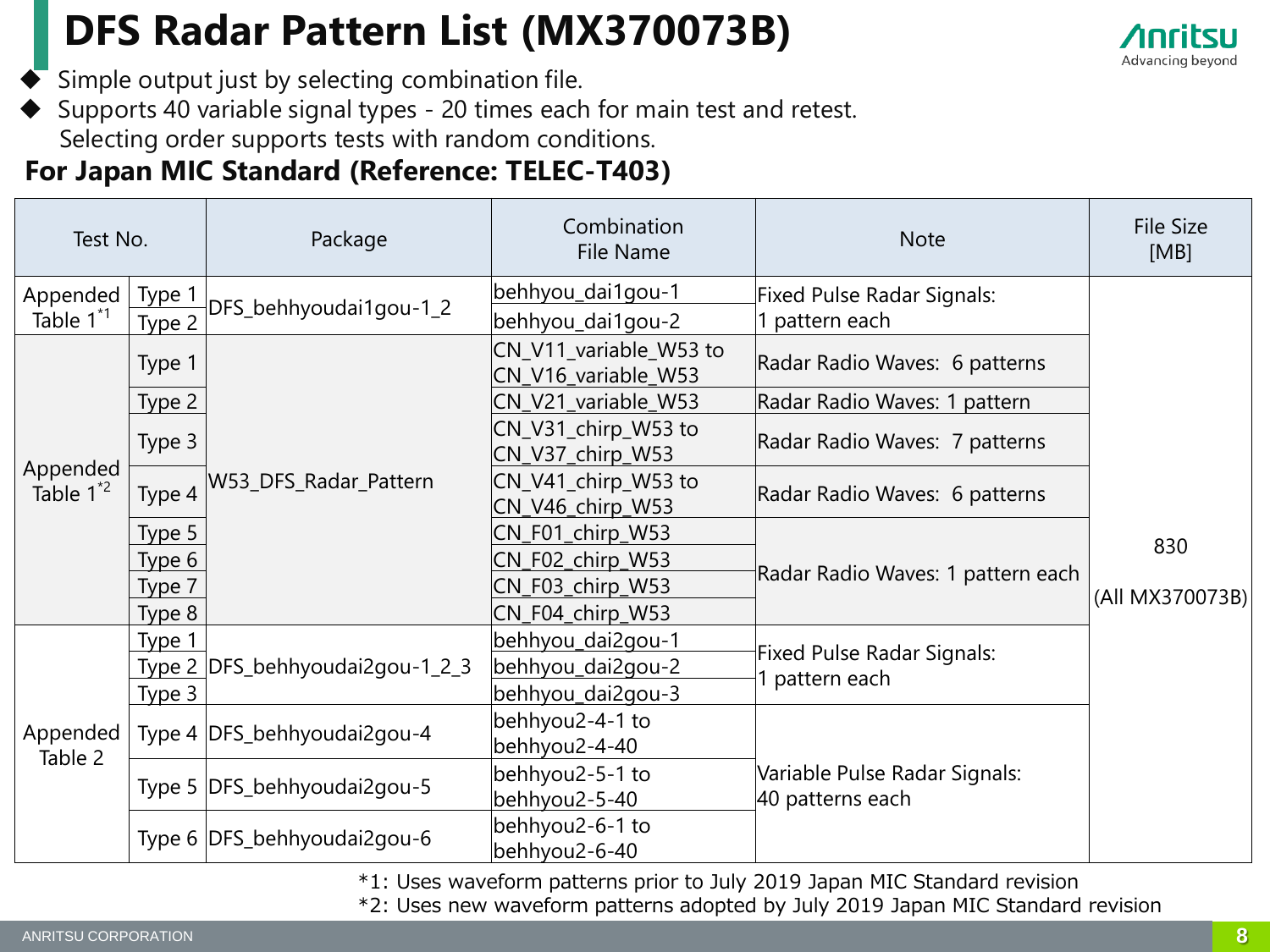### **DFS Radar Pattern List (MX370073B)**



| Test No.            |        | Package                                            | Combination<br>File Name                | <b>Note</b>                                                                                    | File Size<br>[MB] |
|---------------------|--------|----------------------------------------------------|-----------------------------------------|------------------------------------------------------------------------------------------------|-------------------|
| Appended<br>Table 3 | Type 1 | behhyou3-1 to<br>DFS_behhyoudai3gou<br>behhyou3-40 |                                         | Variable Chirp Radar Signals:<br>40 patterns each                                              |                   |
|                     |        | DFS_behhyoudai4gou                                 | behhyou4-01 to<br>behhyou4-40           | Frequency Hopping Radar Signals:<br>40 patterns each<br>For DUT 20 MHz detection bandwidth     | 830               |
| Appended<br>Table 4 | Type 1 | DFS_behhyoudai4gou_40M                             | behhyou4-01_40M to<br>behhyou4-40_40M   | Frequency Hopping Radar Signals:<br>40 patterns each<br>For DUT 40 MHz detection bandwidth     |                   |
|                     |        | DFS_behhyoudai4gou_80M                             | behhyou4-01_80M to<br>behhyou4-40_80M   | Frequency Hopping Radar Signals:<br>40 patterns each<br>For DUT 80 MHz detection bandwidth     | (All MX370073B)   |
|                     |        | DFS_behhyoudai4gou_160M*                           | behhyou4-01_160M to<br>behhyou4-40_160M | Frequency Hopping Radar Signals:<br>40 patterns each<br>For DUT 160 MHz detection<br>bandwidth |                   |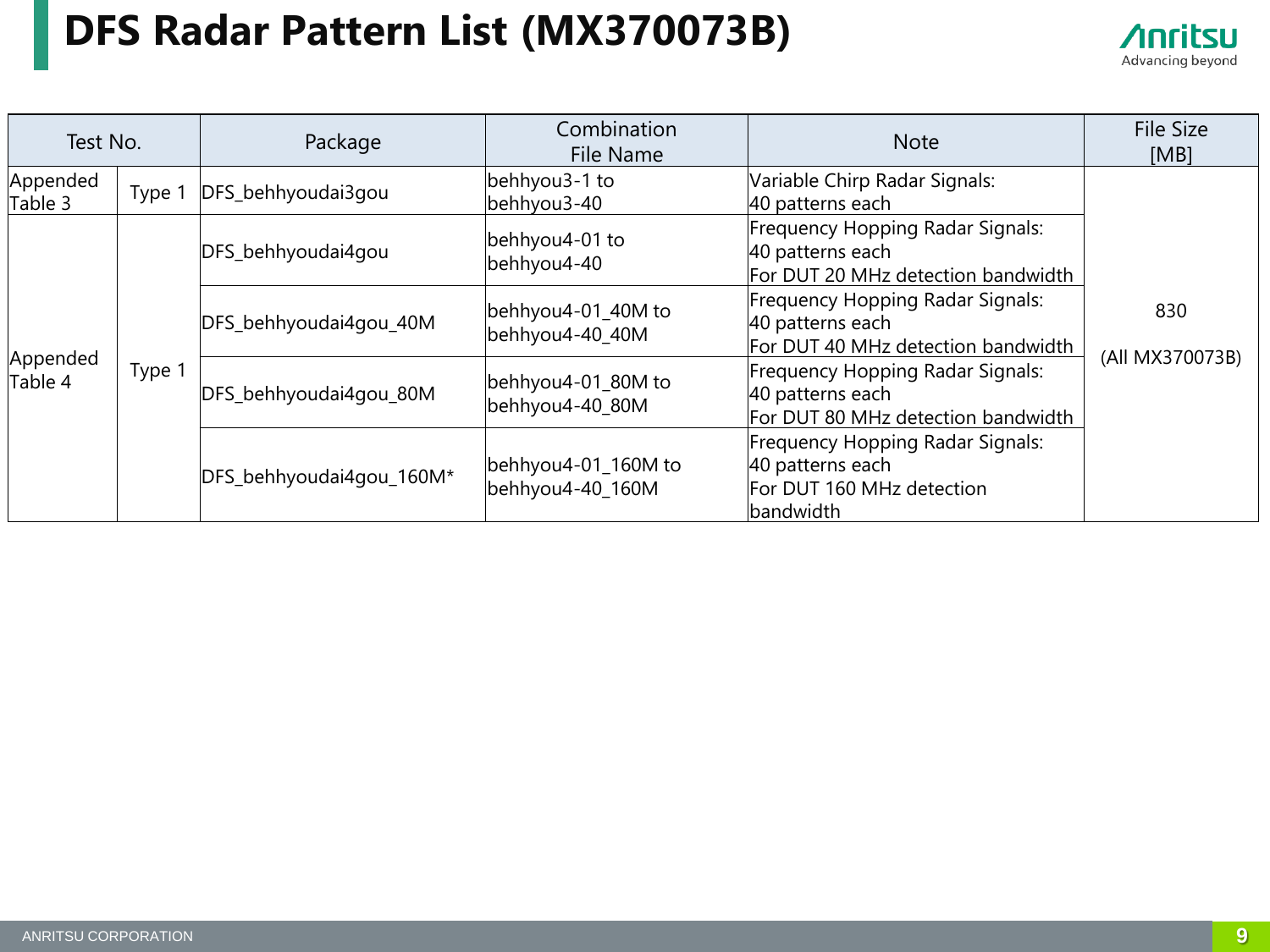### DFS Test Signals for FCC and Japan MIC Standards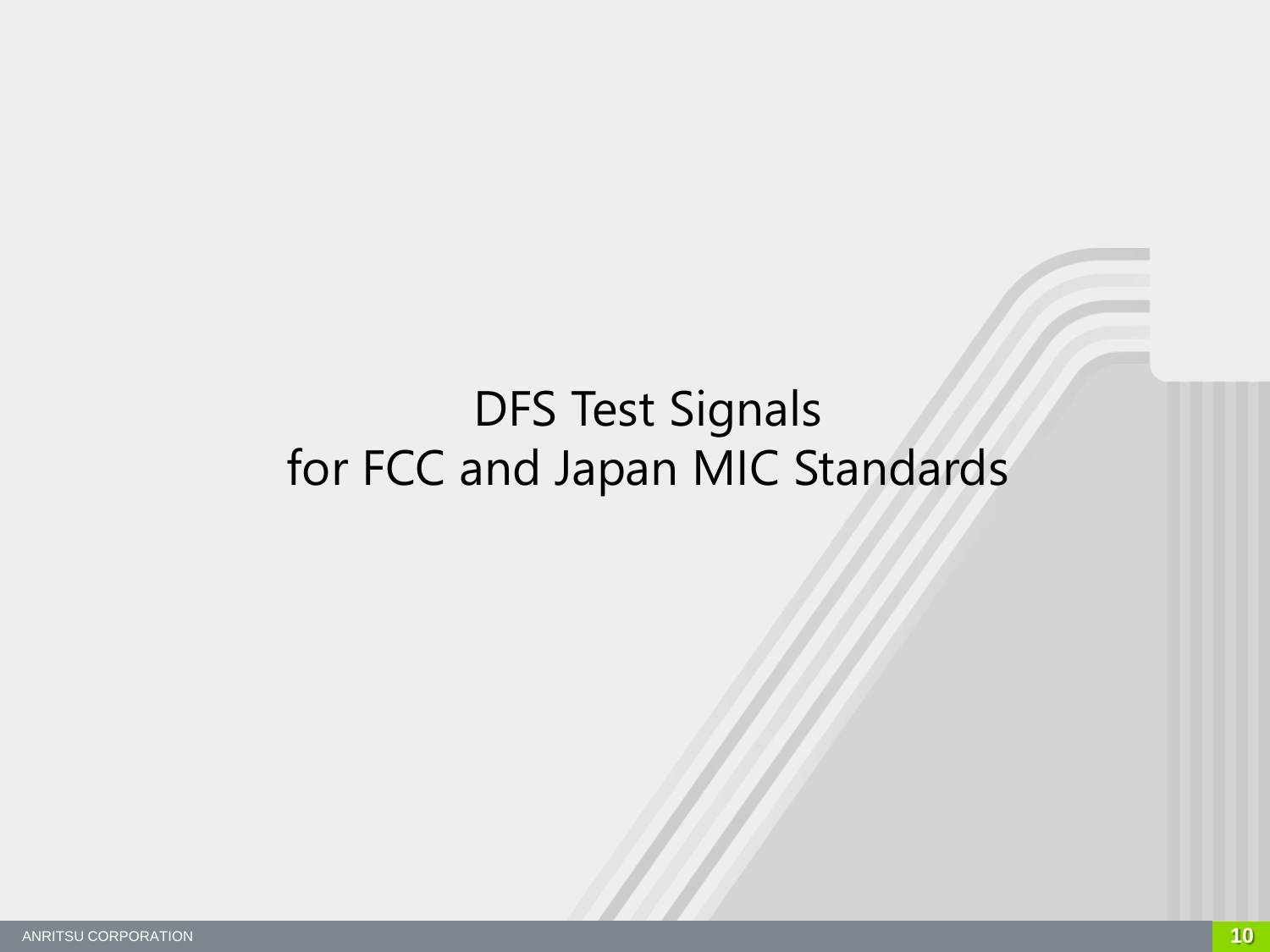### **DFS Test Signals for FCC 06-96 and FCC 13-22 (1/4)**



#### **Test Objects**

| <b>Test Items</b>              | <b>Radar Type</b> | <b>Chapter Number</b>          |
|--------------------------------|-------------------|--------------------------------|
|                                |                   | 6.1                            |
|                                |                   | 6.1                            |
| <b>Short Pulse Radar</b>       | $\overline{2}$    | 6.1                            |
|                                | 3                 | 6.1                            |
|                                | 4                 | 6.1                            |
| Long Pulse Radar               | 5                 | 6.2                            |
|                                |                   | 6.3<br>$(20 \text{ MHz})^{1}$  |
|                                |                   | 6.3<br>$(40 \text{ MHz})^{2}$  |
| <b>Frequency Hopping Radar</b> | 6                 | 6.3<br>$(80 \text{ MHz})^{*3}$ |
|                                |                   | 6.3<br>$(160 \text{ MHz})^{4}$ |

\*1: Frequency Hopping Bandwidth = 20 MHz

\*2: Frequency Hopping Bandwidth = 40 MHz

\*3: Frequency Hopping Bandwidth = 80 MHz

\*4: Frequency Hopping Bandwidth = 160 MHz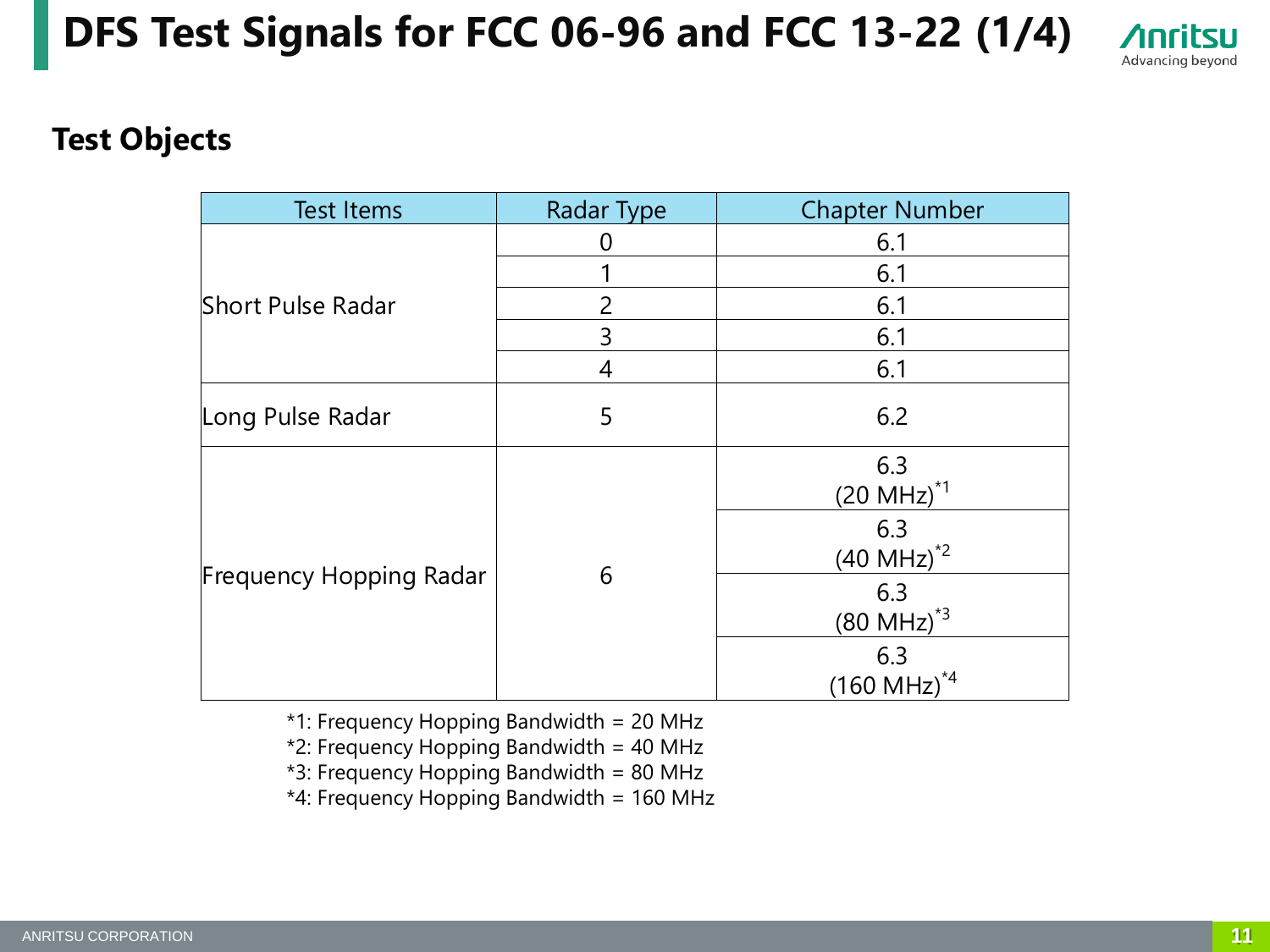### **DFS Test Signals for FCC 06-96 and FCC 13-22 (2/4)**



#### **Short Pulse Radar**

Used for combining randomly extracted combinations of pulse width, pulse repetition frequency and continuous pulse count at each repetition cycle

| Radar<br><b>Type</b> | <b>Pulse Width</b><br>$(W)$ [µs] | <b>Pulse Repetition</b><br>Interval (PRI) [µs] | <b>Pulse Per Burst</b><br>for each PRI (PPB) |
|----------------------|----------------------------------|------------------------------------------------|----------------------------------------------|
| $\overline{0}$       |                                  | 1428                                           | 18                                           |
|                      |                                  | 518 to 3066                                    | 18 to 102                                    |
|                      |                                  | $(1 \mu s$ step)                               | (1 step)                                     |
| $\overline{2}$       | 1 to 5                           | 150 to 230                                     | 23 to 29                                     |
|                      | $(1 \mu s$ step)                 | $(1 \mu s$ step)                               | (1 step)                                     |
|                      | 6 to 10                          | 200 to 500                                     | 16 to 18                                     |
| 3                    | $(1 \mu s$ step)                 | $(1 \mu s$ step)                               | (1 step)                                     |
|                      | 11 to 20                         | 200 to 500                                     | 12 to 16                                     |
| 4                    | $(1 \mu s$ step)                 | $(1 \mu s$ step)                               | (1 step)                                     |

\*See slides 16 and 18 for signal images.

PRI: Pulse Repetition Interval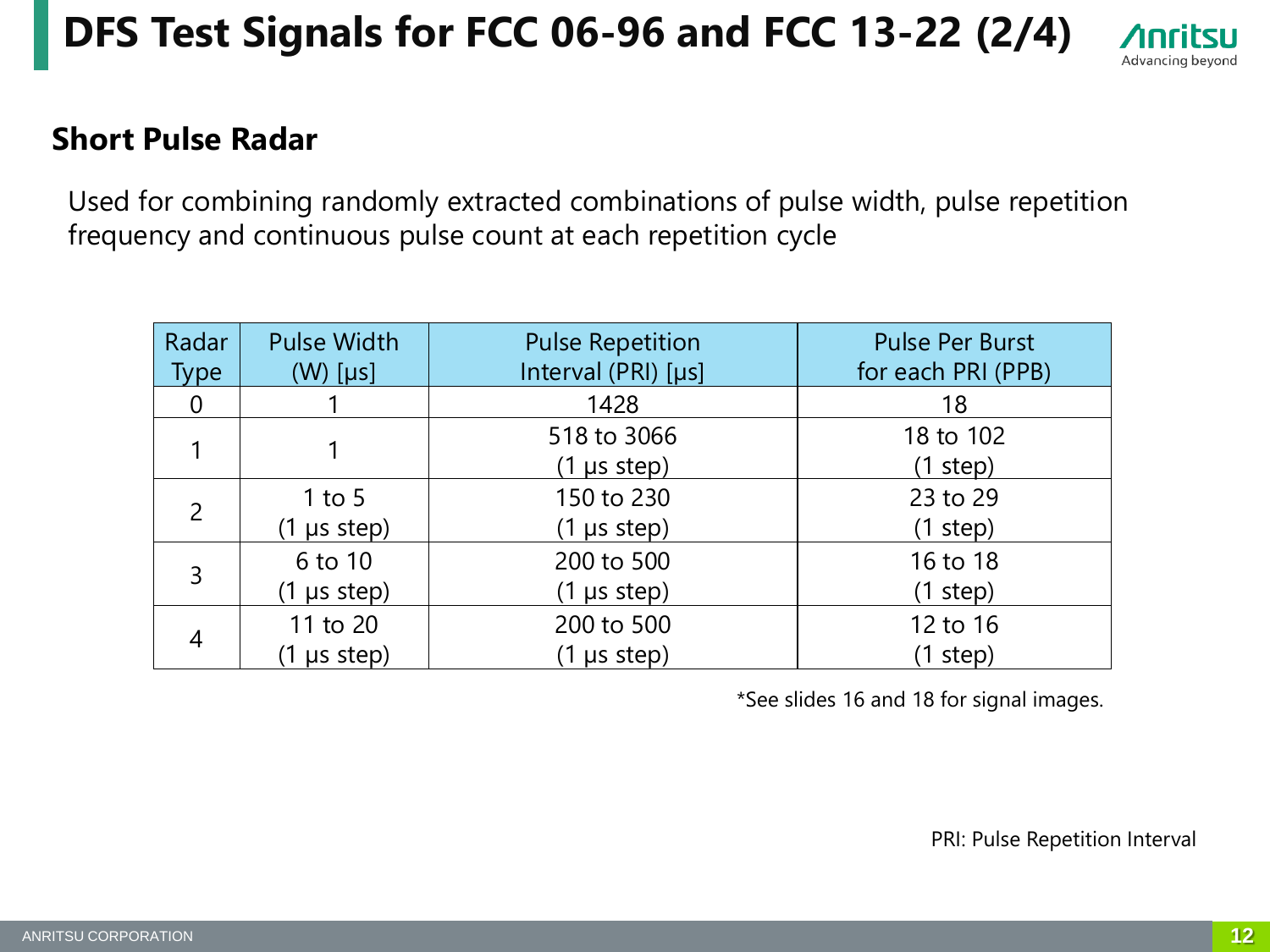### **DFS Test Signals for FCC 06-96 and FCC 13-22 (3/4)**



#### **Long Pulse Radar: Chirp Signal**

Used for combining randomly extracted combinations of pulse width, chirp width, pulse repetition frequency, continuous pulse count and burst count at each repetition cycle. However, the chirp frequency band is within the occupied frequency band.

| Radar Type | Pulse Width      | <b>Pulse Repetition</b> | <b>Pulse Per Burst</b> |
|------------|------------------|-------------------------|------------------------|
|            | $(W)$ [µs]       | Interval (PRI) [µs]     | for each PRI (PPB)     |
| 5          | 50 to 100        | 1000 to 2000            | 1 to 3                 |
|            | $(1 \mu s$ step) | $(1 \mu s$ step)        | $(1$ step)             |

\*See slides 20 and 21 for signal images.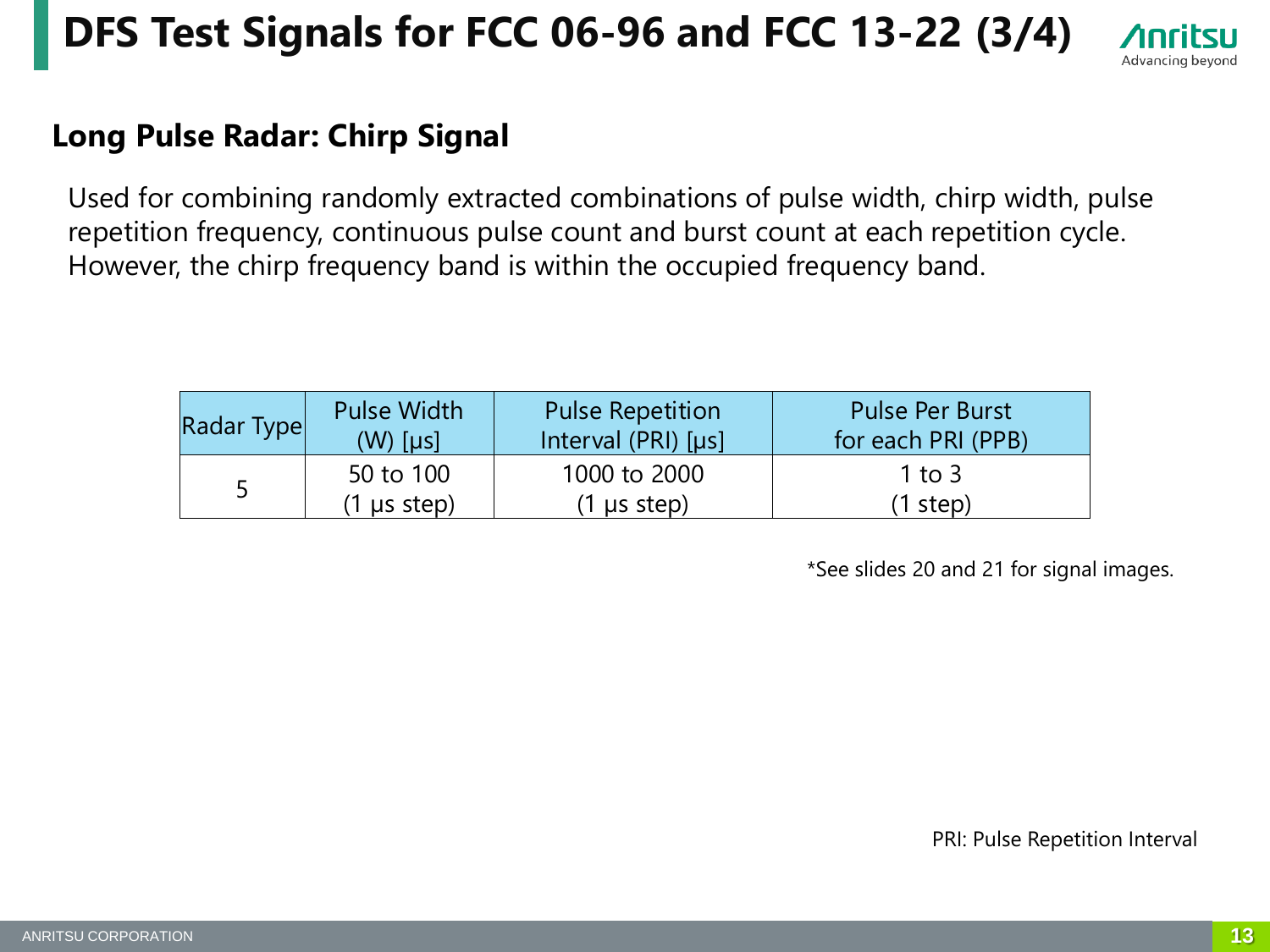### **DFS Test Signals for FCC 06-96 and FCC 13-22 (4/4)**



#### **Frequency Hopping Radar**

Hopping is performed at each 0.333 kHz hopping time interval. The hopping frequency can be selected randomly from 475 waves at 1 MHz intervals between 5250 and 5724 MHz. The 9 pulses in every burst are at the same frequency. However, the pulse pattern for the 20 or 40 MHz frequency band detected by the Rx module within the frequency hopping band is output as the test signal.

| Radar Type | <b>Pulse Width</b> | <b>Pulse Repetition</b> | <b>Pulse Per Burst</b> |
|------------|--------------------|-------------------------|------------------------|
|            | $(W)$ [µs]         | Interval (PRI) $[µs]$   | for each Hopping       |
|            |                    | 333                     |                        |

\*See slides 22 and 23 for signal images.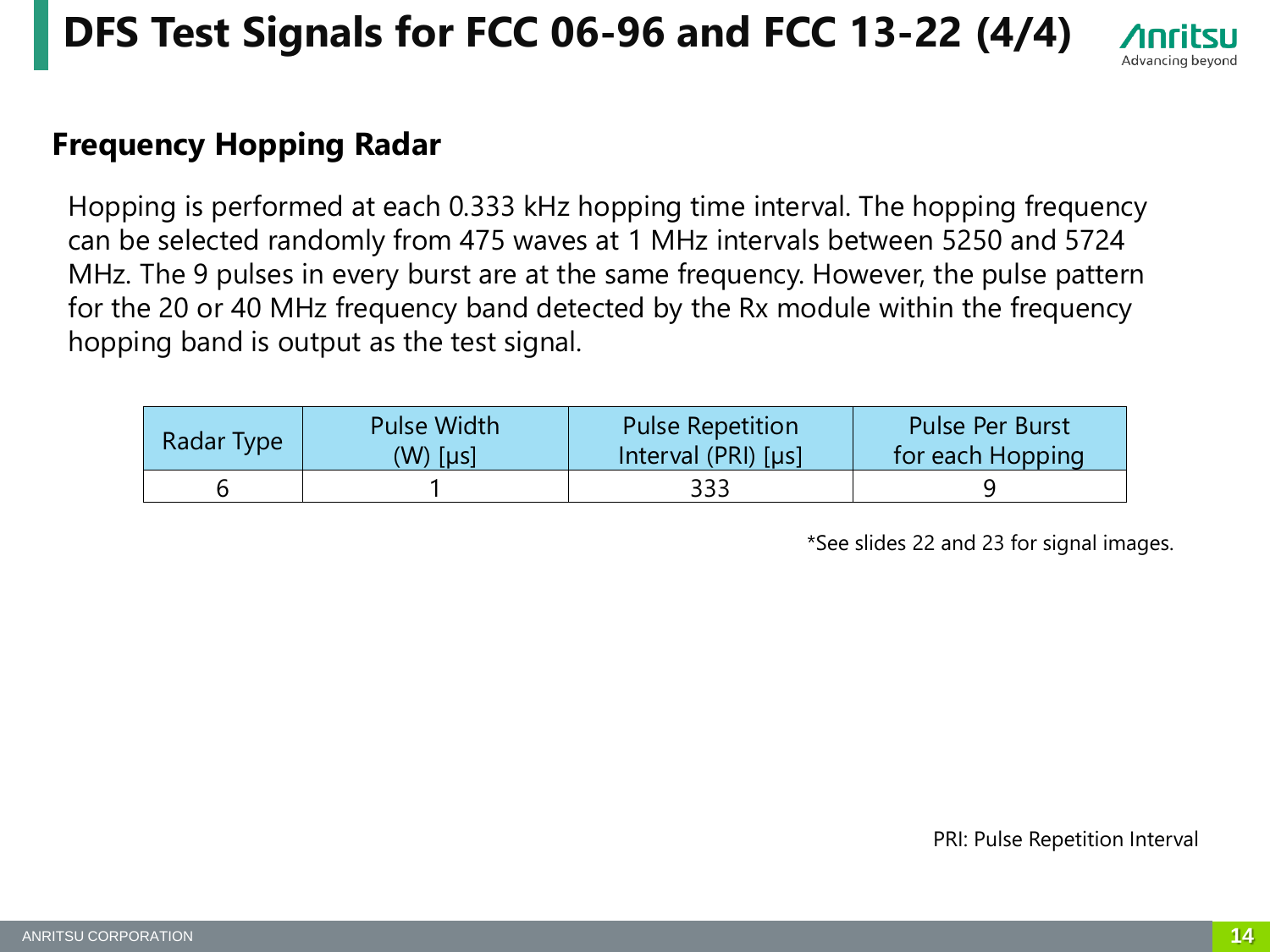## **DFS Test Signals for Japan MIC Standard (1/9)**



#### **Test Objects**

| <b>Test Items</b> | Frequency | Test signal                  | Test No.                      | <b>Note</b>                                              |  |
|-------------------|-----------|------------------------------|-------------------------------|----------------------------------------------------------|--|
| Carrier Sense (2) | 5.3 GHz   | <b>Fixed Pulse Radar</b>     | Table No. 1 Type. 1           | Uses waveform patterns prior<br>to July 2019 Japan MIC   |  |
|                   |           | Signals                      | Table No. 1 Type. 2           | Standard revision                                        |  |
|                   |           |                              | Table No. 1 Type. 1           |                                                          |  |
|                   |           |                              | Table No. 1 Type. 1           |                                                          |  |
|                   |           |                              | Table No. 1 Type. 1           |                                                          |  |
| Carrier Sense (2) | 5.3 GHz   | <b>Radar Radio Waves</b>     | Table No. 1 Type. 1           | Uses new waveform patterns<br>adopted by July 2019 Japan |  |
|                   |           |                              | Table No. 1 Type. 1           | <b>MIC Standard revision</b>                             |  |
|                   |           |                              | Table No. 1 Type. 1           |                                                          |  |
|                   |           |                              | Table No. 1 Type. 1           |                                                          |  |
|                   |           |                              | Table No. 1 Type. 1           |                                                          |  |
|                   |           | Fixed Pulse Radar<br>Signals | Table No. 2 Type. 1           |                                                          |  |
|                   |           |                              | Table No. 2 Type. 2           |                                                          |  |
|                   |           |                              | Table No. 2 Type. 3           |                                                          |  |
|                   |           |                              | Table No. 2 Type. 4           |                                                          |  |
|                   |           | Variable Pulse Radar         | Table No. 2 Type. 5           |                                                          |  |
| Carrier Sense (3) | 5.6 GHz   | Signals                      | Table No. 2 Type. 6           |                                                          |  |
|                   |           | Chirp Radar Signals          | Table No. 3 Type. 1           |                                                          |  |
|                   |           |                              | Table No. 4 Type. 1 (20 MHz)  | Frequency Hopping Bandwidth = 20 MHz                     |  |
|                   |           | <b>Frequency Hopping</b>     | Table No. 4 Type. 1 (40 MHz)  | Frequency Hopping Bandwidth = 40 MHz                     |  |
|                   |           | Radar Signals                | Table No. 4 Type. 1 (80 MHz)  | :Frequency Hopping Bandwidth = 80 MHz                    |  |
|                   |           |                              | Table No. 4 Type. 1 (160 MHz) | Frequency Hopping Bandwidth = 160 MHz                    |  |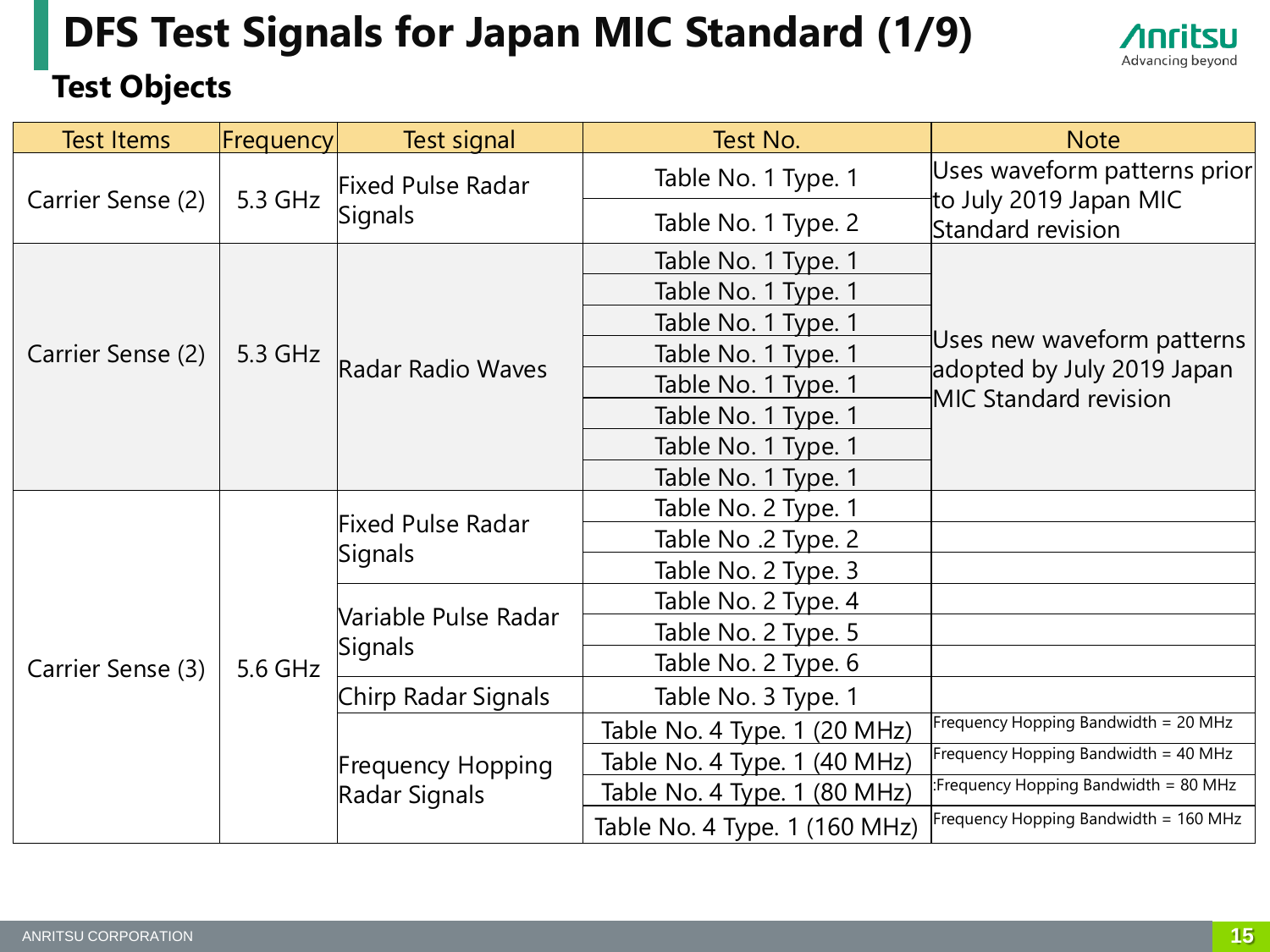### **DFS Test Signals for Japan MIC Standard (2/9)**



#### **Fixed Pulse Radar Signals: (Table No.1 Type.1, 2) Fixed Pulse Radar Signals: (Table No.2 Type.1, 2, 3)**

| Test No.   |           | <b>Pulse Width</b><br>$(W)$ [µs] | <b>Pulse Repetition</b><br>Frequency<br>$(PRF)$ [Hz] | <b>Pulse Per Burst</b><br>for each PRF (PPB) | Repetition<br>Interval [s] |
|------------|-----------|----------------------------------|------------------------------------------------------|----------------------------------------------|----------------------------|
| Table No1* | Type. 1   |                                  | 700                                                  | 18                                           | 15                         |
|            | Type. 2   | 2.5                              | 260                                                  | 18                                           | 15                         |
|            | Type. 1   | 0.5                              | 720                                                  | 18                                           | 15                         |
| Table No.2 | Type. $2$ |                                  | 700                                                  | 18                                           | 15                         |
|            | Type. 3   |                                  | 250                                                  | 18                                           |                            |

\*: Uses waveform patterns prior to July 2019 Japan MIC Standard revision

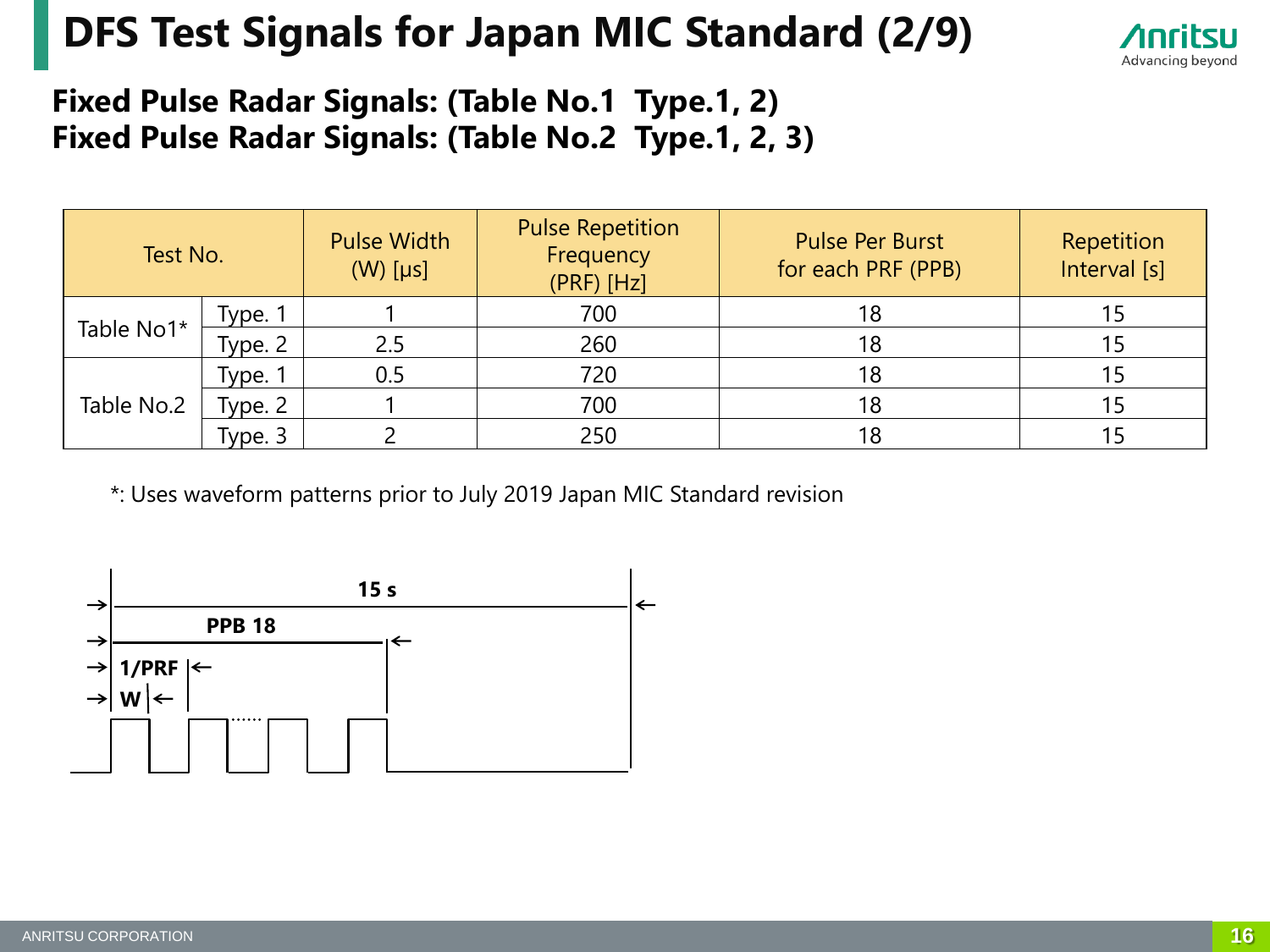### **DFS Test Signals for Japan MIC Standard (3/9)**



#### **Variable Pulse Radar Signals: (Table No. 2 Type. 4, 5, 6)**

Used for combining randomly extracted combinations of pulse width, pulse repetition frequency and continuous pulse count at each repetition cycle

| Test No.       |         | <b>Pulse Width</b><br>$(W)$ [µs] | <b>Pulse Repetition</b><br>Frequency<br>$(PRF)$ [Hz] | <b>Pulse Per Burst</b><br>for each PRF (PPB) | Repetition<br>Interval [s] |
|----------------|---------|----------------------------------|------------------------------------------------------|----------------------------------------------|----------------------------|
|                | Type. 4 | 1 to 5<br>$(1 \mu s$ step)       | 4347 to 6667<br>(1 Hz step)                          | 23 to 29<br>(1 step)                         | 15                         |
| Table<br>No. 2 | Type. 5 | 6 to 10<br>$(1 \mu s$ step)      | 2000 to 5000<br>(1 Hz step)                          | 16 to 18<br>(1 step)                         | 15                         |
|                | Type .6 | 11 to 20<br>$(1 \mu s$ step)     | 2000 to 5000<br>(1 Hz step)                          | 12 to 16<br>(1 step)                         | 15                         |

PRF: Pulse Repetition Frequency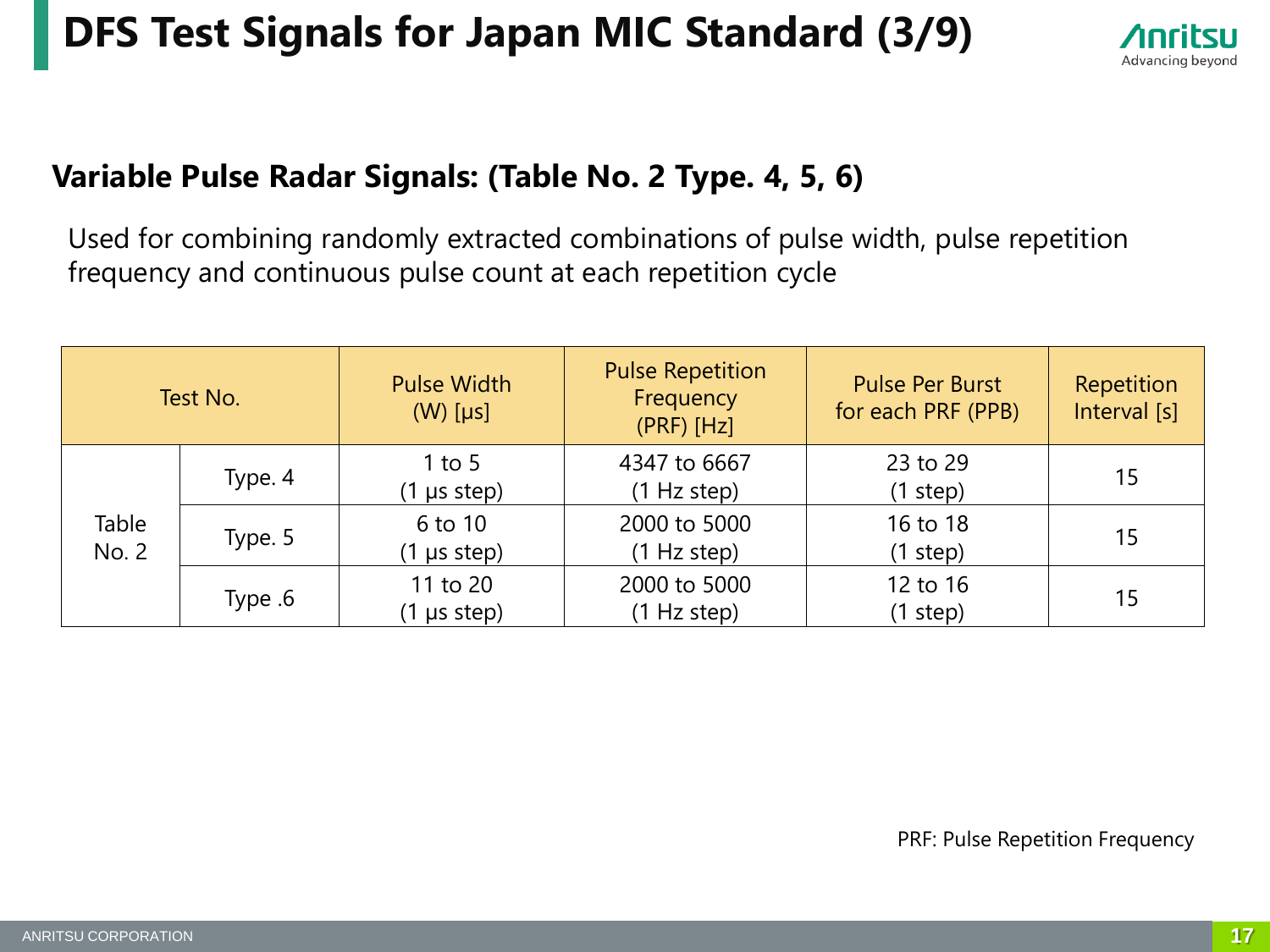### **DFS Test Signals for Japan MIC Standard (4/9)**



**Variable Pulse Radar Signals: (Table No. 2 Type 4, 5, 6)**

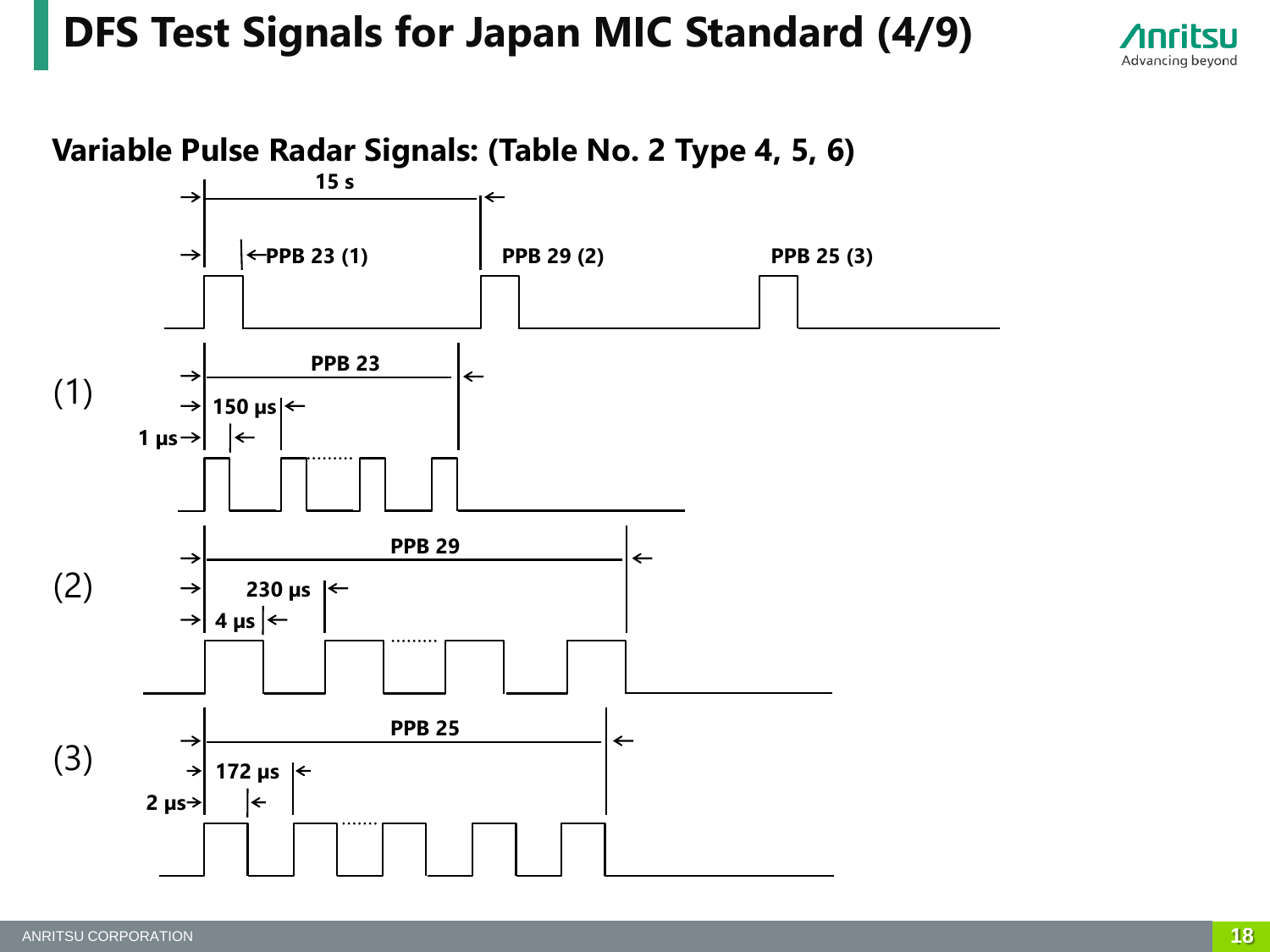### **DFS Test Signals for Japan MIC Standard (5/9)**



### **Radar Radio Waves: (Table No.1 Type.1, 2,3,4,5,6,7,8)**

| <b>Radar Radio Waves</b> |        |                  |                         |                                           |                  |                                       |
|--------------------------|--------|------------------|-------------------------|-------------------------------------------|------------------|---------------------------------------|
| Test No.                 |        | Pulse Width [µs] |                         | <b>Pulse Repetition</b><br>Frequency [Hz] |                  | <b>Minimum Continuous Pulse Count</b> |
|                          |        | Minimum<br>value | <b>Maximum</b><br>value | <b>Minimum</b><br>value                   | Maximum<br>value |                                       |
|                          | Type 1 | 0.5              | 5                       | 200                                       | 1000             | 10                                    |
|                          | Type 2 | 0.5              | 15                      | 200                                       | 1600             | 15                                    |
|                          | Type 3 | 0.5              | 5                       | 200                                       | 1000             | min{max{22, [0.026 $\times$ PRF], 30} |
| Table No.1*              | Type 4 | 0.5              | 15                      | 200                                       | 1600             | min{max{22, [0.026 $\times$ PRF], 30} |
|                          | Type 5 | 0.5              | 1.5                     | 1114                                      | 1118             | 30                                    |
|                          | Type 6 | 0.5              | 1.5                     | 928                                       | 932              | 25                                    |
|                          | Type 7 | 0.5              | 1.5                     | 886                                       | 890              | 24                                    |
|                          | Type 8 | 0.5              | 1.5                     | 738                                       | 742              | 20                                    |

\*: Uses new waveform patterns adopted by July 2019 Japan MIC Standard revision

| Type | Frequency range (chirp)                      | $±1$ MHz from $±0.5$ MHz   |
|------|----------------------------------------------|----------------------------|
| 3, 4 | Pulse interval of P1 (T1)                    | $70 \mu s$ min             |
|      | Pulse Width of P2 (W2)                       | 20 μs min, $100$ μs max    |
|      | Difference between P1<br>and P2 Pulse Widths | 15 µs min based on W2 - W1 |
|      | Duty Cycle                                   | $< 10\%$                   |

| Type | Frequency range (chirp)   | $±1$ MHz from $±0.5$ MHz |
|------|---------------------------|--------------------------|
| 5, 8 | Pulse interval of P1 (T1) | $50 \mu s$ min           |
|      | Pulse Width of P2 (W2)    | 28.5 µs min, 33.6 µs max |

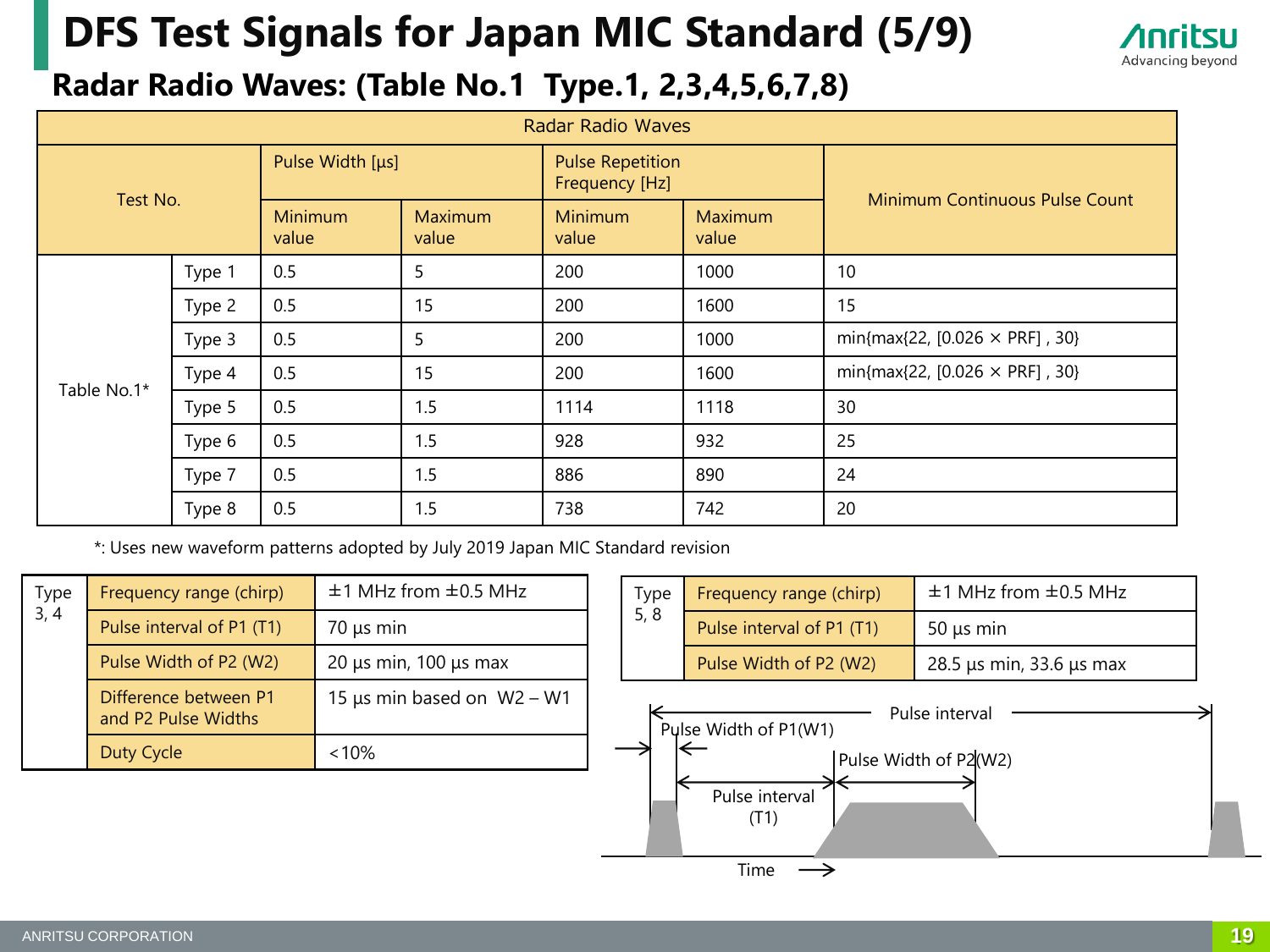### **DFS Test Signals for Japan MIC Standard (6/9)**



#### **Chirp Radar Signals: (Table No. 3)**

Used for combining randomly extracted combinations of pulse width, chirp width, pulse repetition frequency, continuous pulse count and burst count at each repetition cycle. However, the chirp frequency band is within the occupied frequency band.



| Test No.       |         | <b>Pulse Width</b><br>$(W)$ [µs] | <b>Pulse Repetition</b><br>Frequency<br>$(PRF)$ [Hz] | <b>Pulse Per Burst</b><br>for each PRF (PPB) | Repetition<br>Interval [s] |
|----------------|---------|----------------------------------|------------------------------------------------------|----------------------------------------------|----------------------------|
| Table<br>No. 3 | Type. 1 | 50 to 100<br>us step)            | 500 to 1000<br>(1 Hz step)                           | 1 to $3$<br>step)                            | 12                         |

PRF: Pulse Repetition Frequency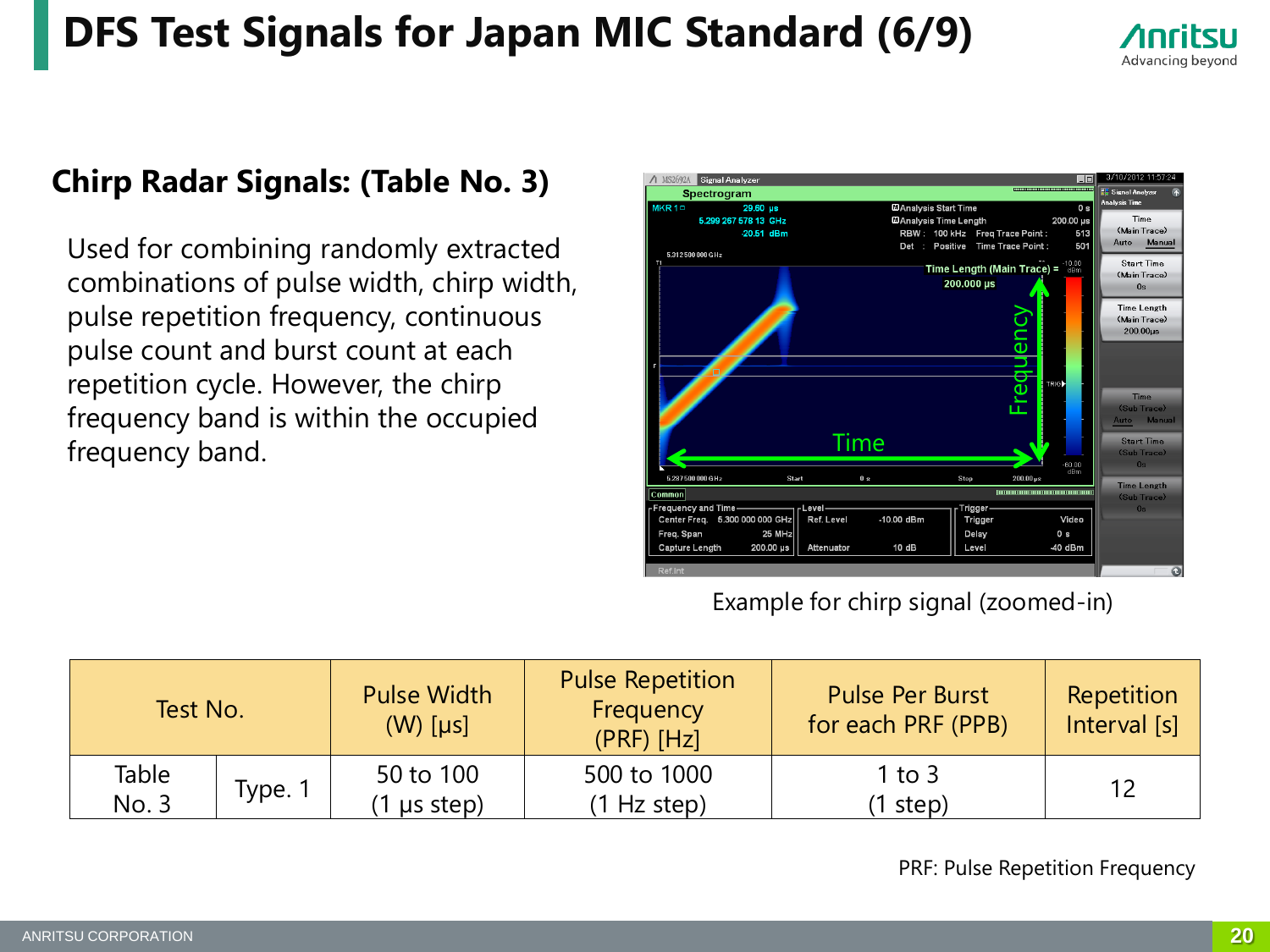### **DFS Test Signals for Japan MIC Standard (7/9)**



#### **Chirp Radar Signals: (Table No. 3)**

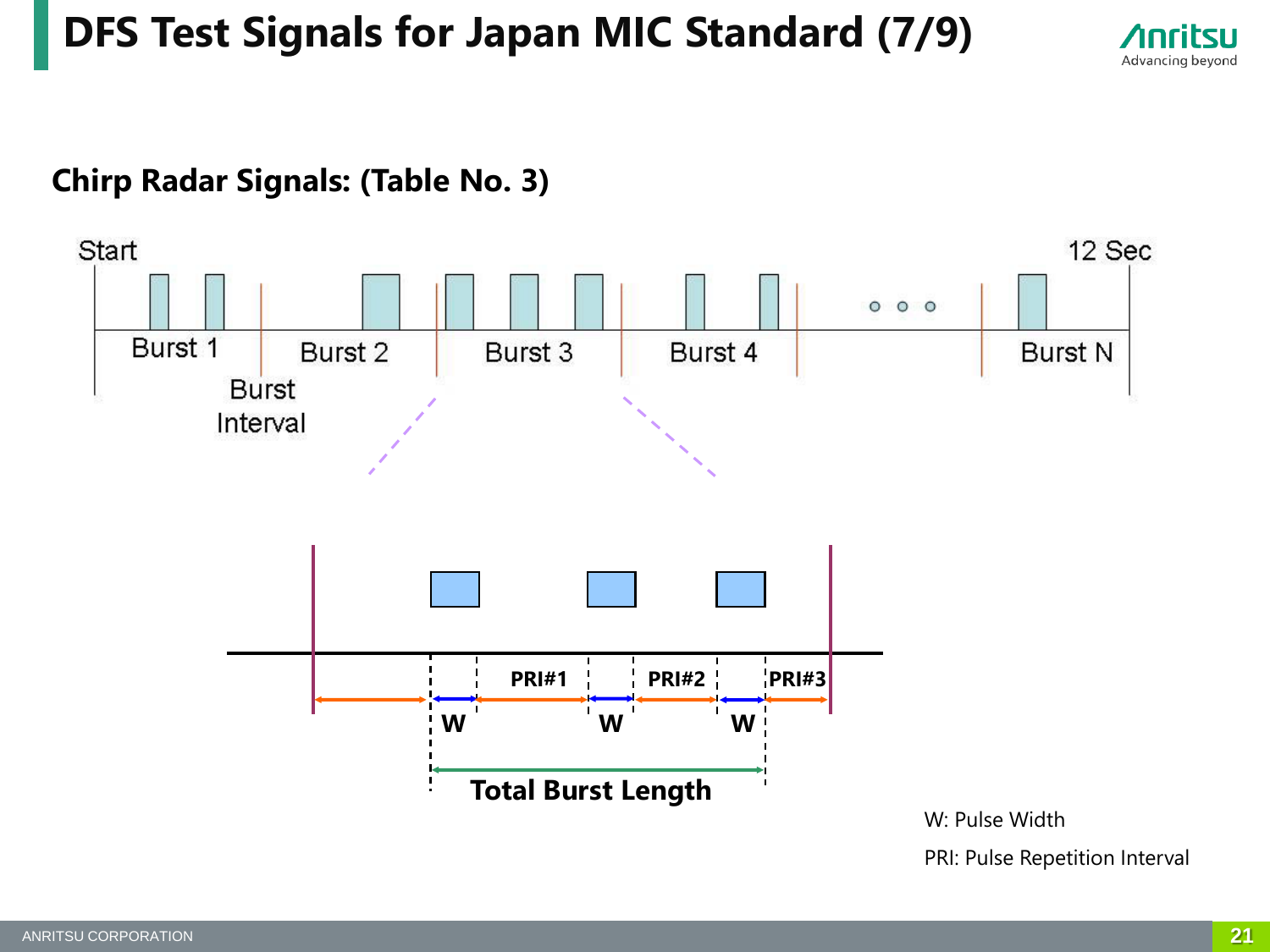### **DFS Test Signals for Japan MIC Standard (8/9)**



#### **Frequency Hopping Radar Signals: (Table No. 4)**

Hopping is performed at each 3 ms hopping time interval. The hopping frequency can be selected randomly from 475 waves at 1 MHz intervals between 5250 and 5724 MHz. The 9 pulses output every 3 ms are at the same frequency. However, the pulse pattern for the 20, 40, 80 or 160 MHz frequency band detected by the Rx module within the frequency hopping band is output as the test signal.



| Test No.    |         | <b>Pulse Width</b><br>$(W)$ [µs] | <b>Pulse Repetition</b><br>Frequency<br>$(PRF)$ [Hz] | <b>Pulse Per Hopping</b><br>for each PRF (PPB) | Repetition<br>Interval [s] |
|-------------|---------|----------------------------------|------------------------------------------------------|------------------------------------------------|----------------------------|
| Table No. 4 | Type. 1 |                                  | 3,000                                                | Q                                              | 10                         |

PRF: Pulse Repetition Frequency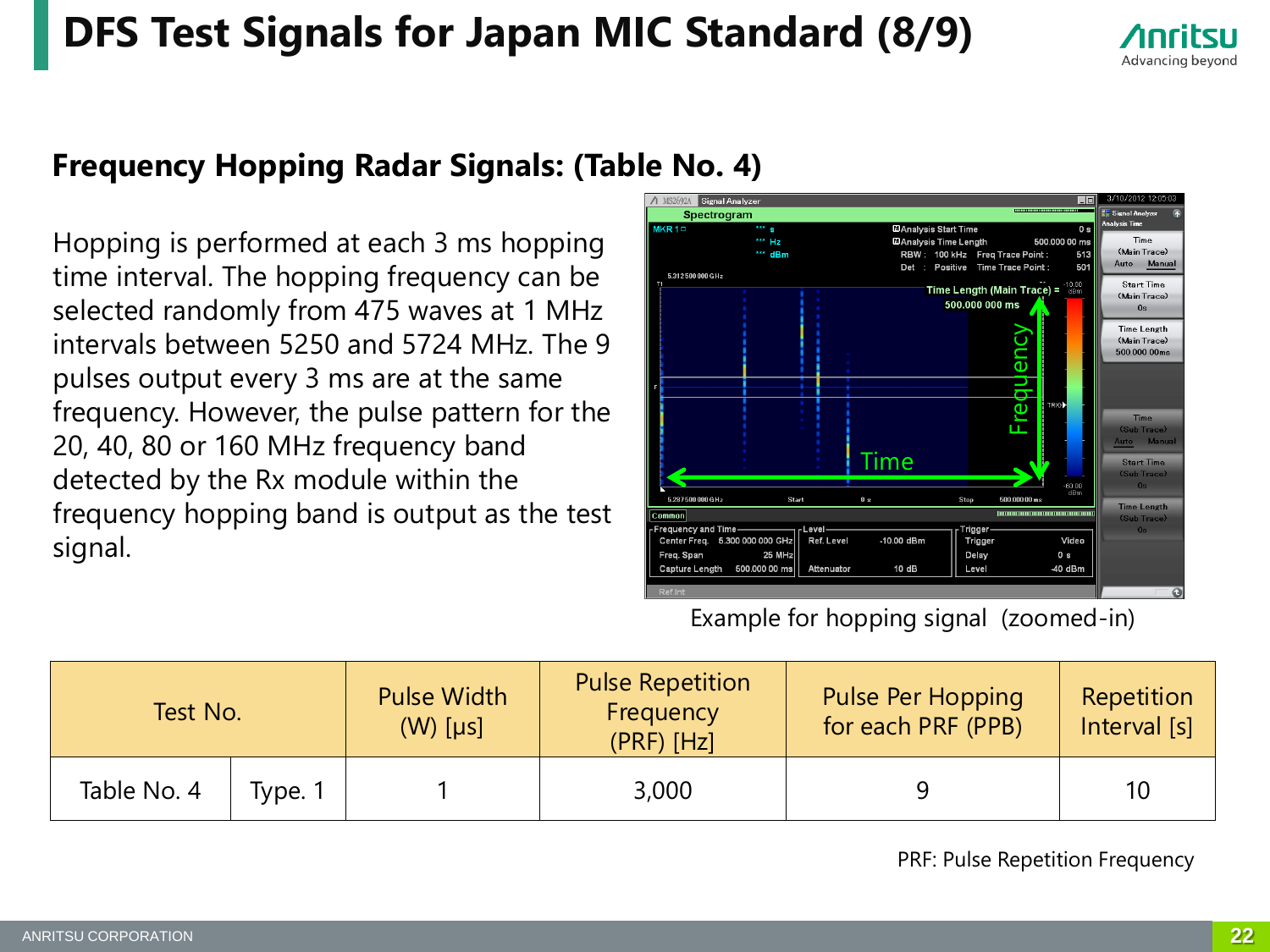### **DFS Test Signals for Japan MIC Standard (9/9)**



#### **Frequency Hopping Radar Signals: (Table No. 4)**



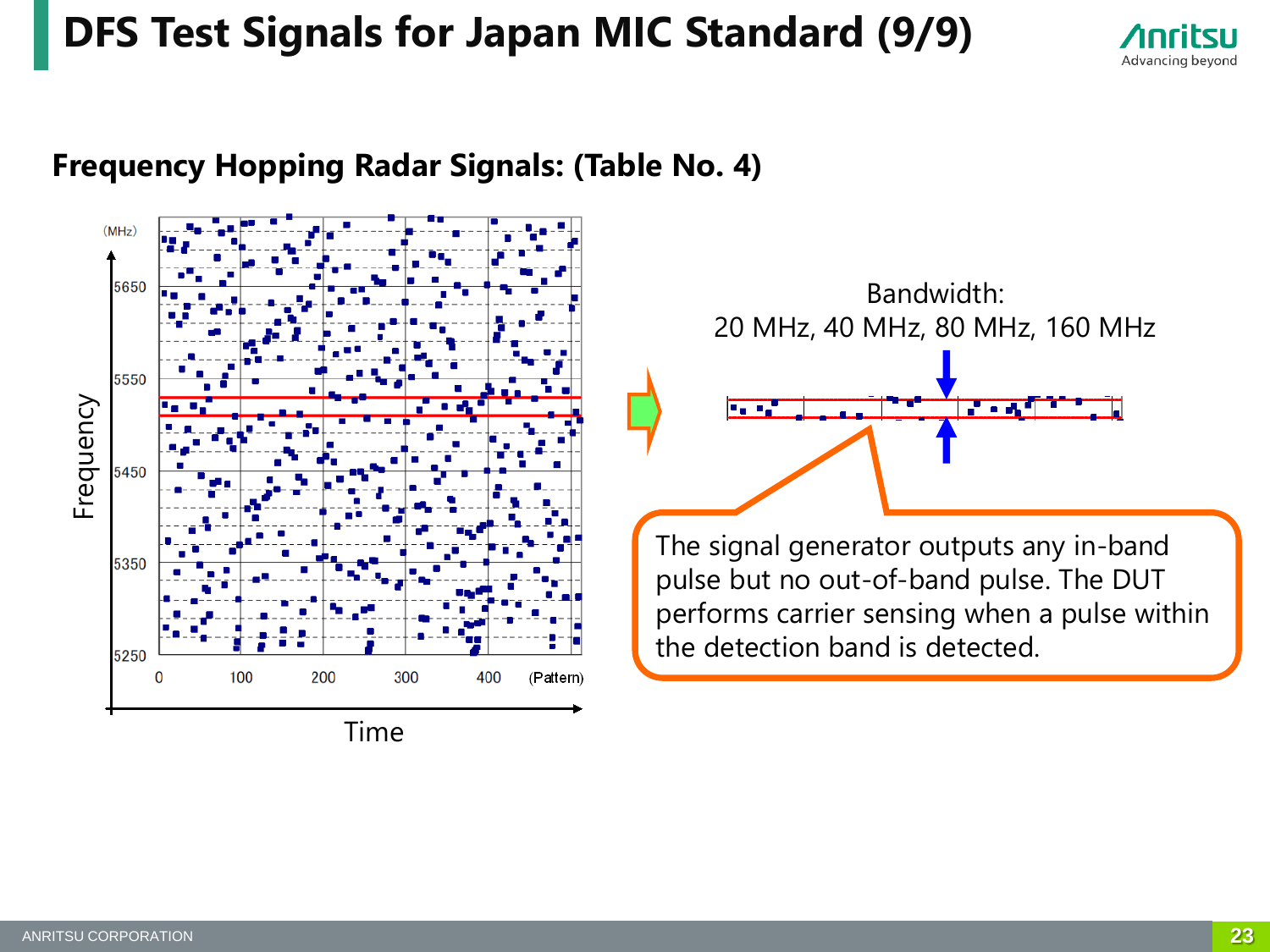### **Ordering Information**



The minimum required options are as follows:

#### Hardware

| Model (MG3710A*) | Model (MG3710E) | <b>Name</b>                              |
|------------------|-----------------|------------------------------------------|
| MG3710A          | MG3710E         | Vector Signal Generator                  |
| MG3710A-036      | MG3710E-036     | 1stRF 100 kHz to 6 GHz                   |
| MG3710A-045      | MG3710E-045     | ARB Memory Upgrade 256 Msample for 1stRF |

#### Software

| u<br>allen i<br>1 C<br><b>\dUdl</b><br>-<br>$\sim$ | 073B<br><b>NIX</b> | $1 - + - - - -$<br>. |
|----------------------------------------------------|--------------------|----------------------|
|----------------------------------------------------|--------------------|----------------------|

\*: Although production of the MG3710A main frame has been discontinued, the MX370073B can be installed in existing MG3710A units. In addition, the MG3710A-045 option can also be retrofitted.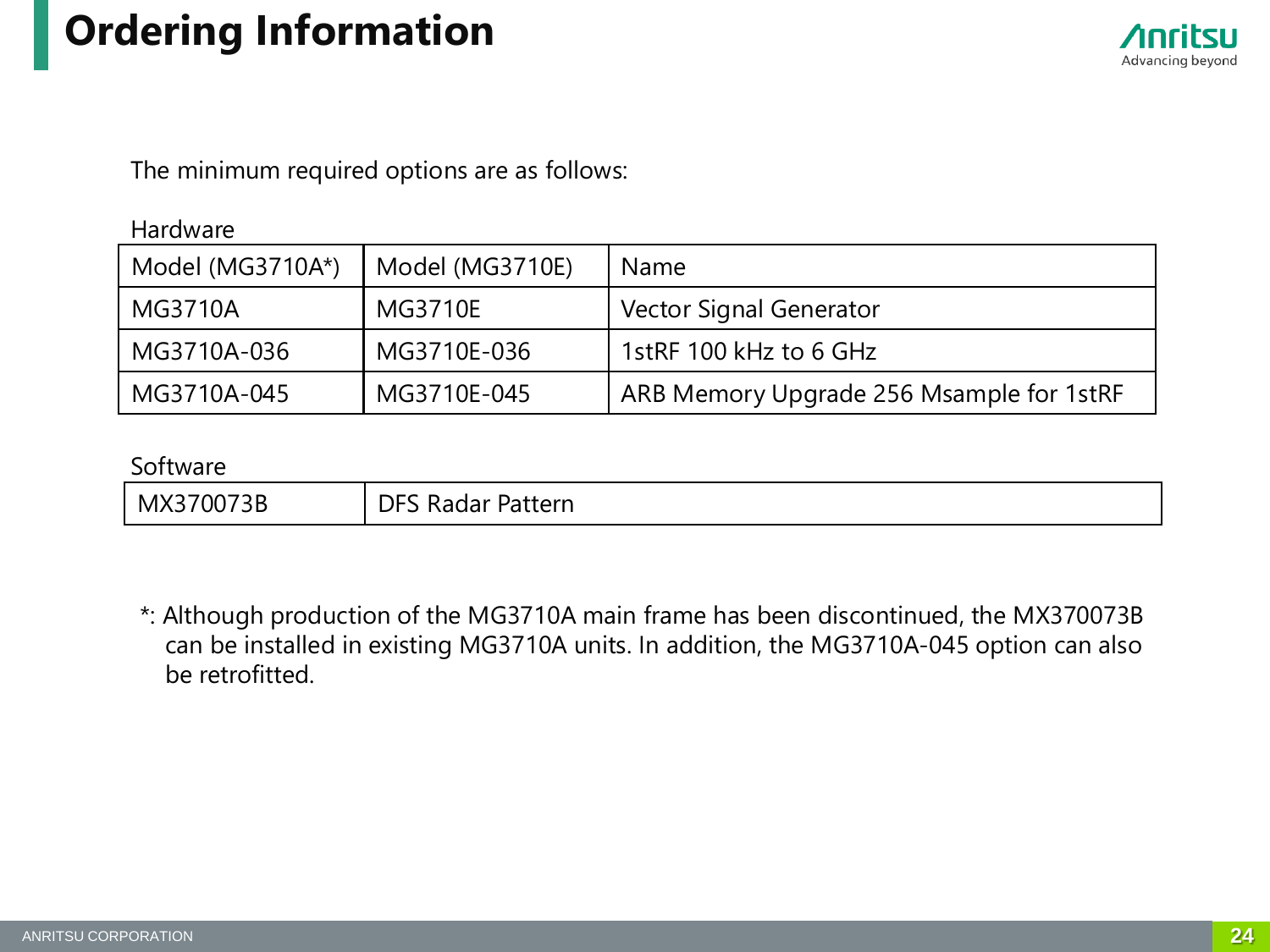### **[Supplement] What is DFS: Dynamic Frequency Selection?**

Japan MIC Standard (Reference: TELEC-T403) specifies use of frequency bands from 5.3 GHz (5.26/5.28/5.30/5.32 GHz) and 5.6 GHz (5.50/5.52/5.54/5.56/5.58/5.60/5.62/5.64/5.66/5.68/5.70 GHz) for the WLAN 5 GHz band. Since these are the same frequency bands as used by meteorological radar<sup>Note</sup> and marine radar, these pulse signals are obliged to use Dynamic Frequency Selection (DFS) technology.

FCC 06-96 requires the same tests for 5.25 to 5.35 GHz and 5.47 to 5.725 GHz.

Note: Weather radar locates precipitation by transmitting pulse bursts every second. Interference from wireless LAN can be mistaken for precipitation. Therefore, use DFS to confirm the absence of weather radar before starting operation.